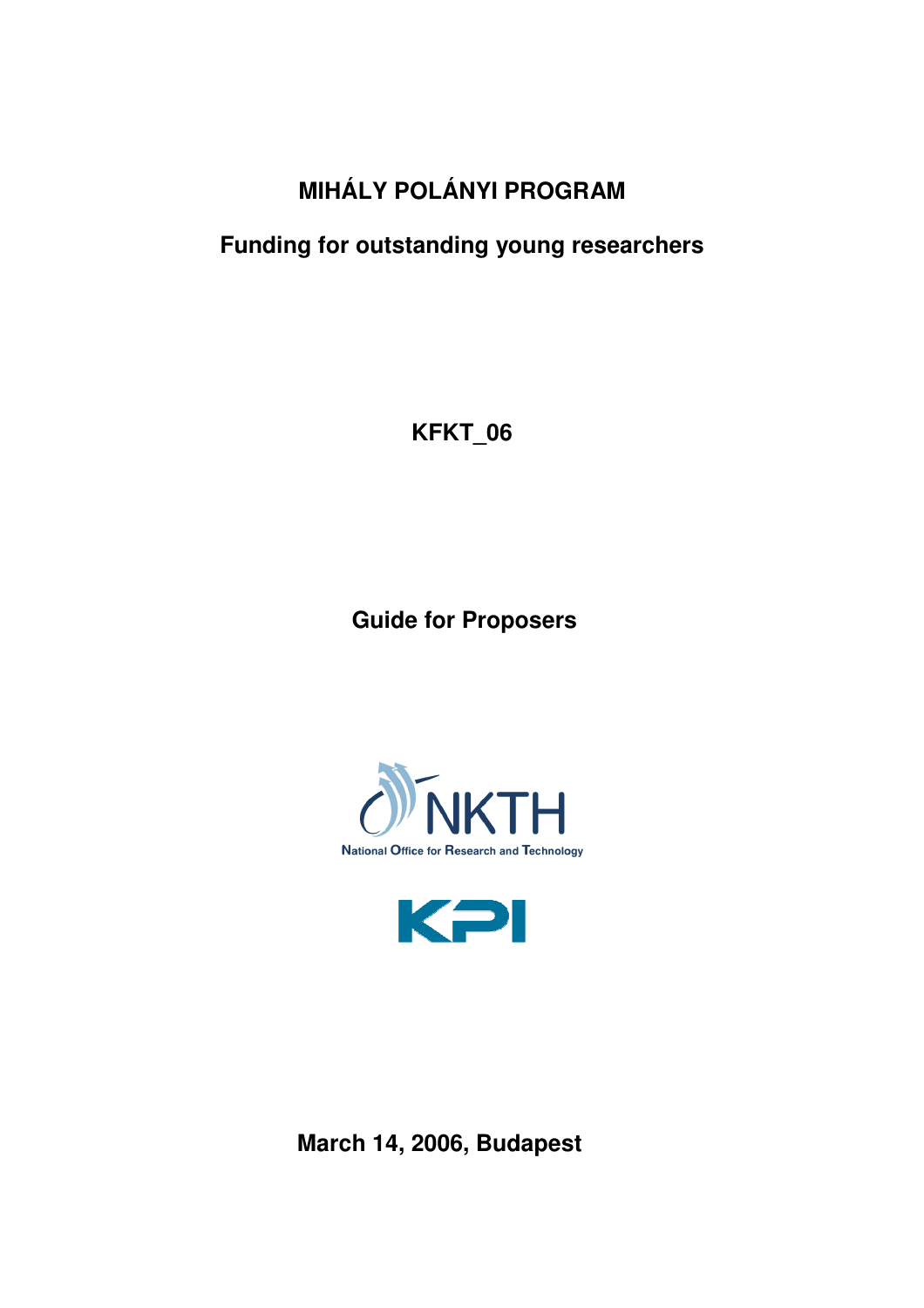Table of contest

| 1.          |                                                                            |                                                                                                                                                                                                                                |             |          |        |                             |            |
|-------------|----------------------------------------------------------------------------|--------------------------------------------------------------------------------------------------------------------------------------------------------------------------------------------------------------------------------|-------------|----------|--------|-----------------------------|------------|
| $2_{\cdot}$ | Source                                                                     | and and the same of the same of the same of the same of the same of the same of the same of the same of the same of the same of the same of the same of the same of the same of the same of the same of the same of the same o |             |          | budget |                             | of project |
|             |                                                                            |                                                                                                                                                                                                                                |             |          |        |                             |            |
| 3.          | Expected                                                                   | number                                                                                                                                                                                                                         |             | $\sigma$ |        |                             | contracted |
|             |                                                                            |                                                                                                                                                                                                                                |             |          |        |                             |            |
| 4.          |                                                                            |                                                                                                                                                                                                                                |             |          |        |                             |            |
| 5.          |                                                                            |                                                                                                                                                                                                                                |             |          |        |                             |            |
| 6.          |                                                                            |                                                                                                                                                                                                                                |             |          |        |                             |            |
| 7.          |                                                                            |                                                                                                                                                                                                                                |             |          |        |                             |            |
| 8.          |                                                                            |                                                                                                                                                                                                                                |             |          |        |                             |            |
| 9.          |                                                                            |                                                                                                                                                                                                                                |             |          |        |                             |            |
|             | 10. Proposal                                                               |                                                                                                                                                                                                                                | assessment, |          |        |                             | evaluation |
|             |                                                                            |                                                                                                                                                                                                                                |             |          |        |                             |            |
|             |                                                                            |                                                                                                                                                                                                                                |             |          |        |                             |            |
|             |                                                                            |                                                                                                                                                                                                                                |             |          |        |                             |            |
|             | 10.3 Evaluation Process of Eligible Proposals Meeting Formal Requirements7 |                                                                                                                                                                                                                                |             |          |        |                             |            |
|             | 11. The                                                                    | indicators                                                                                                                                                                                                                     |             |          |        | used for the quantification | of         |
|             |                                                                            |                                                                                                                                                                                                                                |             |          |        |                             |            |
|             |                                                                            |                                                                                                                                                                                                                                |             |          |        |                             |            |
|             |                                                                            |                                                                                                                                                                                                                                |             |          |        |                             |            |
|             |                                                                            |                                                                                                                                                                                                                                |             |          |        |                             |            |
|             |                                                                            |                                                                                                                                                                                                                                |             |          |        |                             |            |
|             |                                                                            |                                                                                                                                                                                                                                |             |          |        |                             |            |
|             |                                                                            |                                                                                                                                                                                                                                |             |          |        |                             |            |
|             |                                                                            |                                                                                                                                                                                                                                |             |          |        |                             |            |
|             |                                                                            |                                                                                                                                                                                                                                |             |          |        |                             |            |
|             |                                                                            |                                                                                                                                                                                                                                |             |          |        |                             |            |
|             |                                                                            |                                                                                                                                                                                                                                |             |          |        |                             |            |
|             |                                                                            |                                                                                                                                                                                                                                |             |          |        |                             |            |
|             |                                                                            |                                                                                                                                                                                                                                |             |          |        |                             |            |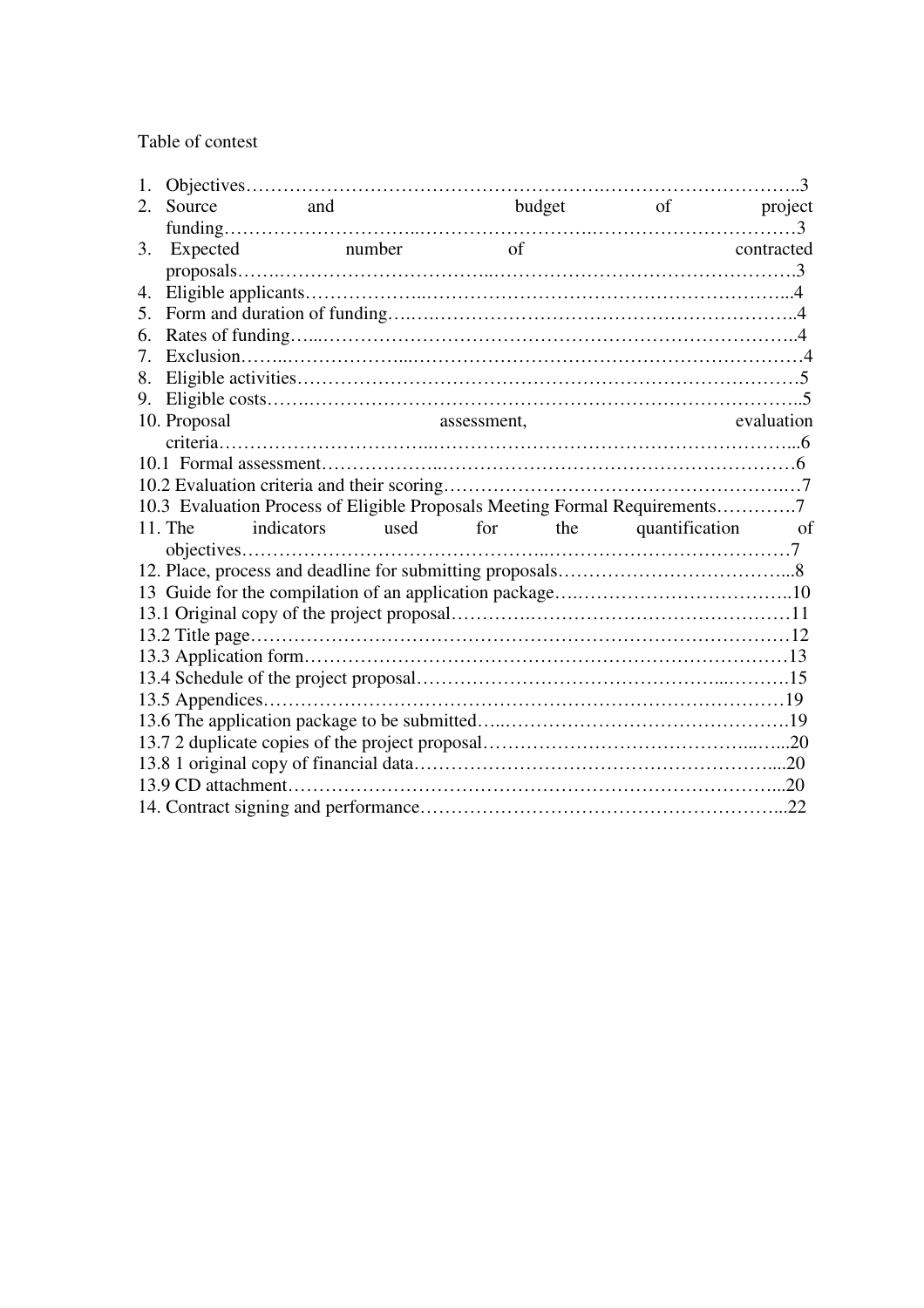# **1. Objectives**

The aim of the Mihály Polányi program is to provide wide-range funding to scientific researches and the research infrastructure, in conjunction with the goals of the National Scientific Research Basic Programs, to support young researchers and to create scientific results of international standard.

The program supports the **basic research activity** of such young researchers and the research teams led by them, who have previously already been awarded foreign funding, such as Wellcome Trust, Wellfare, Humboldt, etc. (hereinafter: "foreign programs"). The program is aimed at:

 $\Box$  allowing the researchers to continue with their work in Hungary by forming a research team ("follow-up funding"), and thus their research achievements to be utilized in Hungary

 $\Box$  allowing talented young researchers working abroad, performing their professional activity using grant they have been awarded at similar programs, achieving recognition, to create the possibility of the utilization of their R&D results in Hungary.

 $\Box$  through international relations, allowing talented young researchers to come to Hungary.

The program's long-term goals serve to strengthen the country's competitiveness, by supporting basic research. Therefore the National Office for Research and Technology shall implement the program in co-operation with the Ministry of Economy and Transport.

### **2. Source and budget of project funding**

In order to achieve the objectives of the program, the total amount of the funding is *HUF 900*  **M, i.e. nine-hundred million forints.** 

Source: HUF 800 M from the Research and Technology Innovation Fund, HUF 100 M from the dedicated source of the Ministry of Economy and Transport (in the year 2006), pursuant to Government Decree 2019/2006 (II.13.).

Title of funding: section 8 of the Act XC/2003 on the Fund for Research and Technological Innovation Further rules on the provision and use of funding are defined by Government Decree 133/2004. (IV. 29.) on the Management and Use of the Research and Technology Innovation Fund.

### **3. Expected number of contracted proposals**

The expected number of proposals submitted is *15.*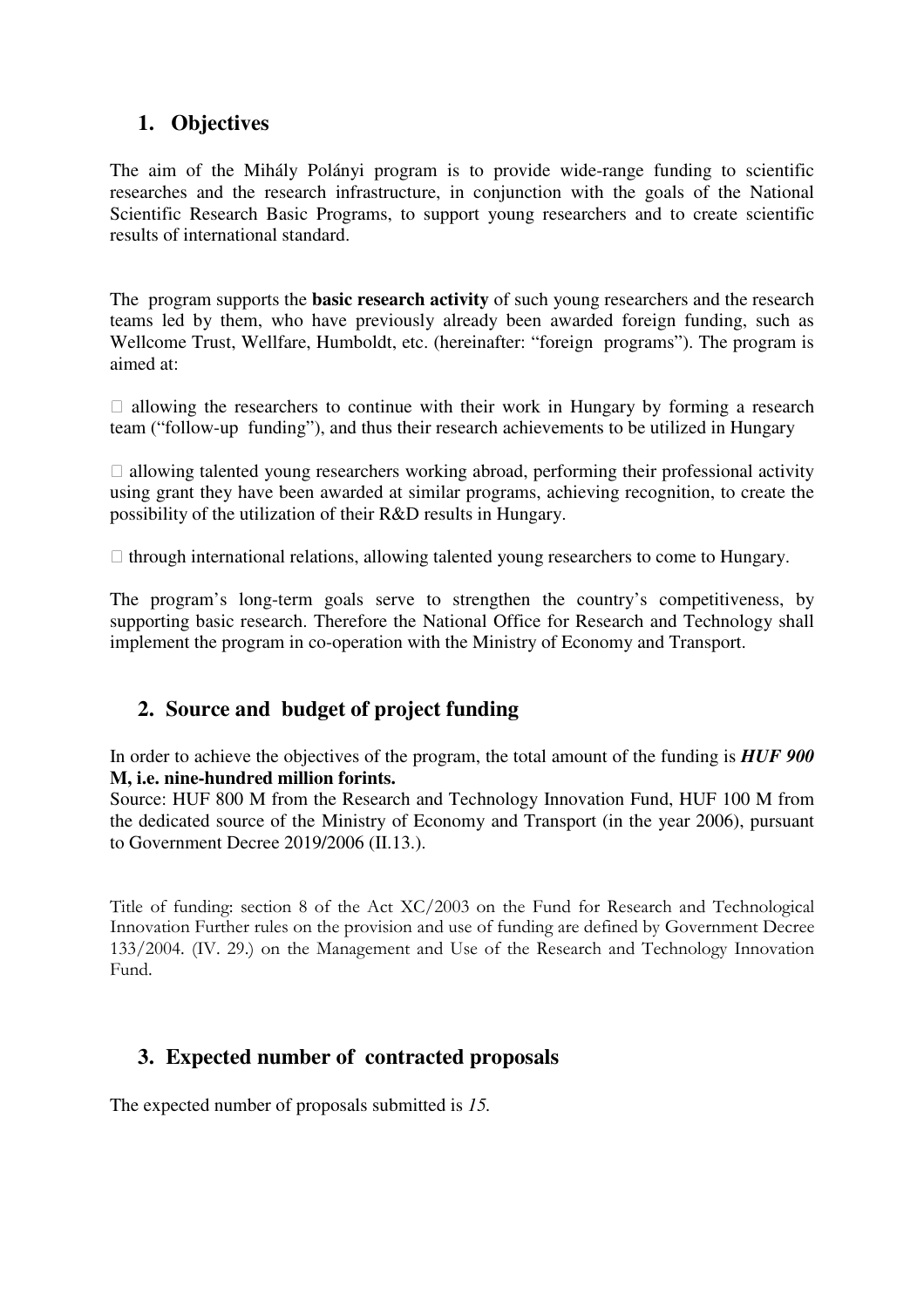Within the framework of the funding aim, 3-5 projects are expected to receive funding. This figure is of indicative character, and depending on the funding applied for and awarded to the applicants, it can be either higher, or less.

### **4. Eligible Applicants**

Young researchers are eligible for application, having already achieved international recognition in their own scientific fields, were awarded foreign grant with the opportunity to launch their own researches, and possibly to set up their own research teams. Based on a his or her results achieved so far, the researcher can apply by describing the work's continuation, undertaking to continue his or her basic research activity with this project funding in Hungary. A condition for the signing of funding contract is that by the time of the contract signing, the researcher should have a permanent place of residence in Hungary. A requirement of the program is the establishment of a research team, and the applicant should have a recipient's statements of from an institution of higher education and research institute. In the case funding is awarded, the funding contract will be signed with the host institution, which will employ the applicant and the prominent members of his or her research team full time for the duration of the support.

# **5. Form and duration of funding**

Form of the funding: non refundable funding. Term of the funding: maximum *36* months

# **6. Rates of funding**

The maximum amount of funding that may be requested for a project is *HUF 300 million.* 

Applicants, in a justified case, may request an advance payment from the funding. It is the funding contract that provides for the granting of the advance payment, it may be disbursed in accordance with Government Decree 133/2004 (IV.29.)

**This research and development funding, as the funding of basic research activities, is eligible for funding in 100%, according to sub-section** *aa)* **section 2 of the Appendix of Government Decree 133/2004 (IV.29), and applicants are not expected to provide an own source.** 

# **7. Exclusion**

Any participant who

- is subject to bankruptcy or liquidation proceedings, or dissolution procedure;
- has been guilty of making false declarations during earlier calls under the Fund or under the targeted allocations provided by paragraph (2) of section (16) of Act XC of 2003 on the Research and Technology Innovation Fund, or has breached its obligations arising from an earlier funding contract;
- has had expired public dues for more than 60 days;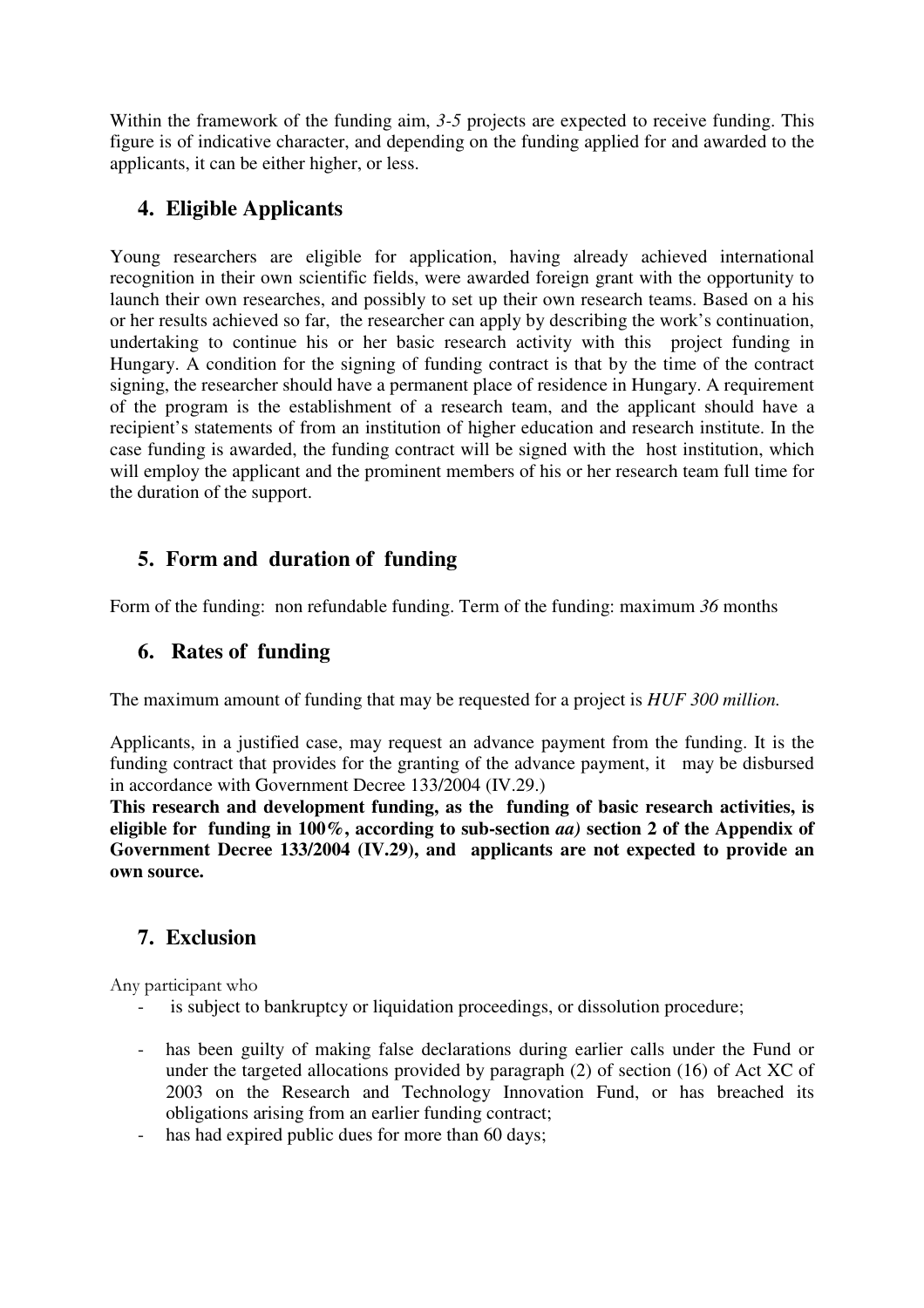- has had expired liabilities to the Fund or to the targeted allocations provided by paragraph (2) of section (16) of Act XC of 2003 on the Research and Technology Innovation Fund for more than 60 days;

may not submit a proposal and shall not be eligible for funding.

# **8. Eligible activities**

 $\Box$  Exclusively basic research activity

 $\Box$  The purchasing of scientific devices, appliances and intangible assets serving research goals

 $\Box$  The use of research services

- $\Box$  The hire of a research and development infrastructure
- $\Box$  The construction or hire of a research site

**The hired research site or infrastructure cannot be re-leased.** 

**The host institution ó is not allowed to use the funding for a profit-oriented, business activity.** 

### **9. Eligible costs**

- *a) Personal costs* 

The personal costs paid for the members of a research team should be calculated in compliance with paragraphs (1)-(3) of section 79. of Act C. of 2000 on Accounting (hereinafter referred to as Act on Accounting).

- *b) Wage related charges* 

 Wage related charges (taxes and contributions) – calculated pursuant to paragraph (4) of section 79 of the Act on Accounting – shall be eligible

- *c) Material-type expenses* 

Costs of materials and services related to the implementation of the project (e.g. expert's services, participation in events closely related to basic research, qualifications, measurements, the research site provided by the host institution to the research team exclusively for the implementation of the project, the rent of infrastructure, etc.); pursuant to act 78 of the Act on Accounting.

- *d) Intangible assets*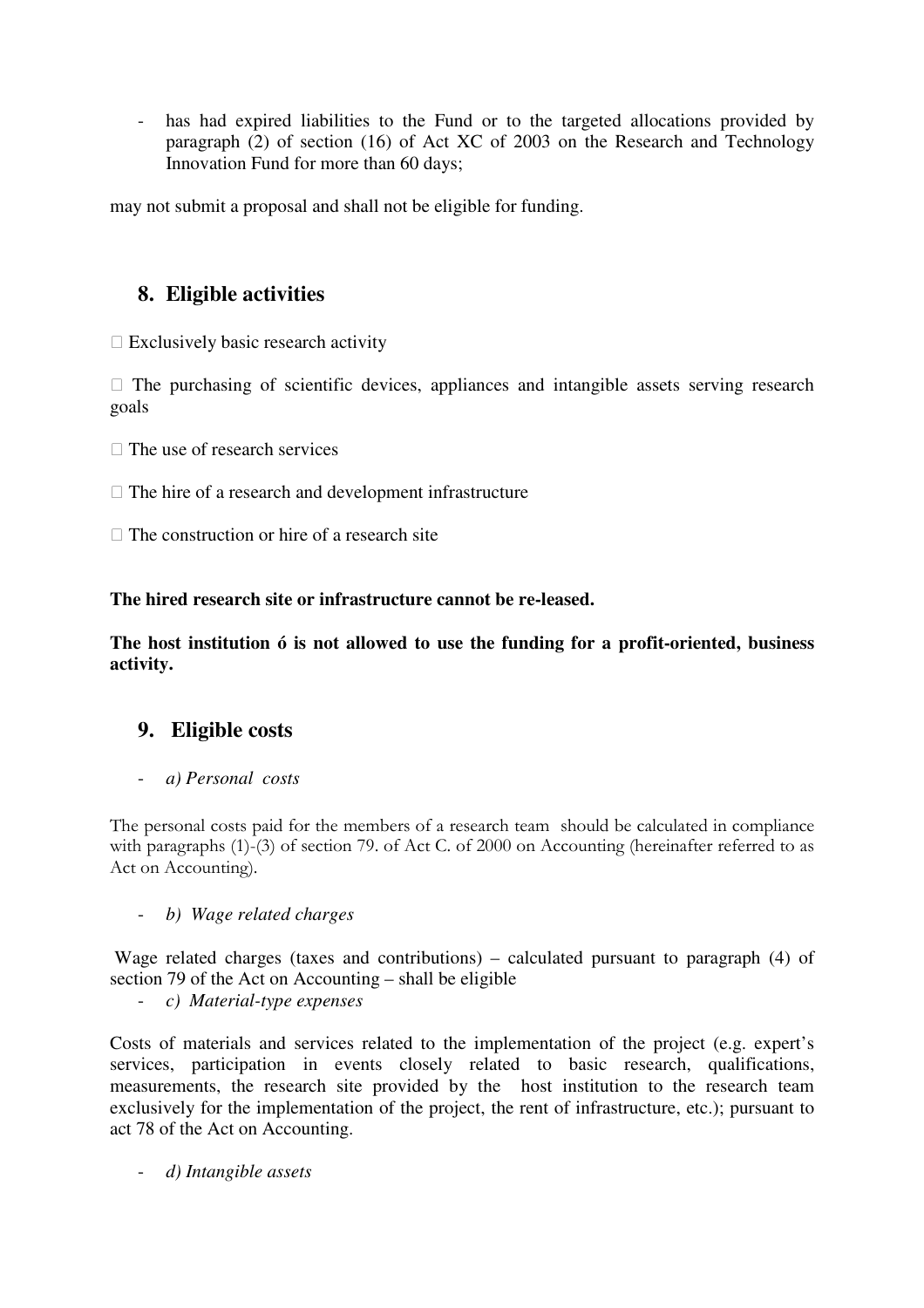Costs of the purchasing intangible assets required for the implementation of the project (software, software license, know-how), calculated pursuant to sections 47.-48. and 51. of the Act on Accounting;

 According to paragraph (7) of section 25 of the Act on Accounting, costs of intellectual property can be taken into consideration – under the program – only if the beneficiary has purchased them from another organization.

#### - *e) Material assets, machinery, equipment*

Costs of the scientific devices, instruments, apparatuses and equipment directly used for th project implementation, according to sections 47, 48 and 51 of the Act on Accountancy;

The general cost (overhead) actually incurred during project implementation can be accounted up to 10% of the project's total cost.

If the host institution is not entitled for VAT refund under the funded project, the base of total cost calculation shall be the gross sum of total expenses of the project including VAT. If the host institution is entitled for VAT refund, the base of total cost calculation shall be the net sum of total expenses excluding VAT.

. Costs incurred under project activities preceding the submission of proposals shall not be eligible. The costs can be taken into account from the aspect of the funding, can be accounted against the Research and Technology Innovation Fund, as of the date of awarding the funding.

### **10. Proposal assessment, evaluation criteria**

In the evaluation process, project proposals are managed confidentially, and in keeping with the principle of equal chances.

### *10.1 Formal assessment*

Submitted proposals are registered by KPI. Applicants are notified about the fact of registry and about the registration number of their proposal. Later on, this number shall be the point of reference in all matters concerning the proposal.

KPI checks the formal eligibility of submitted project proposals, and in case of the absence of some minor details, it invites the applicant to submit the missing documents within a few days. KPI can only forward a project proposal for evaluation if it meets the formal requirements In case of major reasons for ineligibility; the proposal is excluded from further stages of evaluation and the applicant will be notified about it.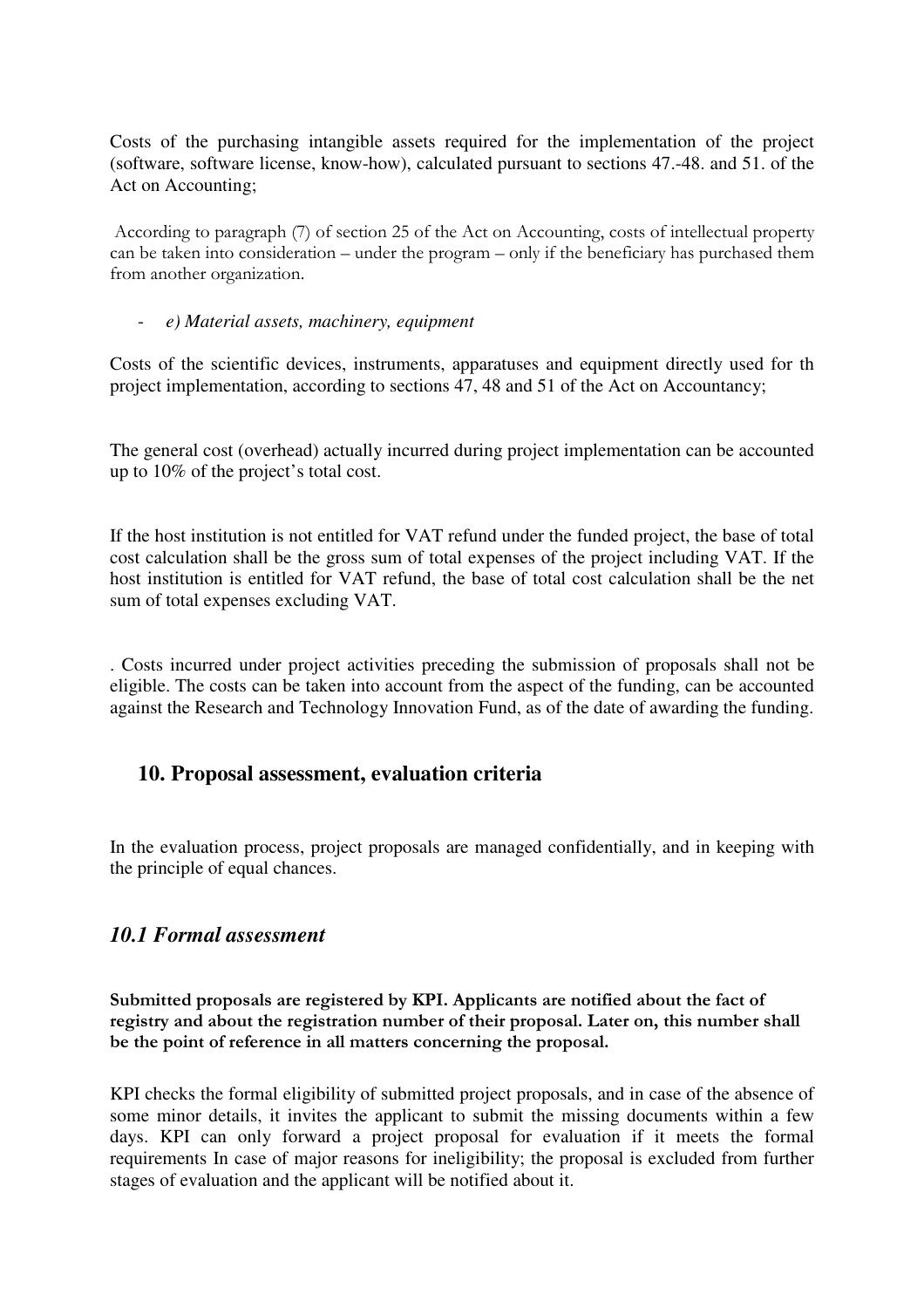#### a) KPI shall reject **project proposal for formal reason ,** if:

- 1. the proposal package has not been submitted personally or by courier service,
- *2. the applicant has not compiled it in the manner as specified and proportioned to the chapters as specified;*
- *3. the project proposal exceed the volume as indicated in section 13 of the Guide;*
- *4. the Appendices and Application Form has not been attached and completed in an obligatory manner;*
- *5. the Application Form and the Statements in accordance with the Guide has not been signed;*
- *6. the project proposal contains verifiably untruthful data ;*
- *7. There is a numerical error in the budget;*
- *8. he or she applies for such activities, too, which fall outside the scope of activities as listed in chapter 8 of the Guide;*
- *9. the applicant has not sent correctly as an attachment to an electronic mail the Application Form completed, or there is a deviation between the Application Form sent electronically, the content of the CD and the version submitted in a printed form;*
- *10. the applicant failed to attach to the submitted project proposal the recipient's statement of an institution of higher education or a research institution, supplied with an authorized signature;*
- *11. the applicant requires greater funding than the maximum amount permitted;*
- *12. the implementation time of the project exceeds 36 months;*
- *13. the project proposal has been submitted after expiry of the final deadline of submission.*
- b) KPI requests the applicant to submit missing data within 5 days if:
	- 1. the applicant has submitted an insufficient number of copies of the project proposal,
	- 2. the applicant's signature is missing on one or more pages

### *10.2 Evaluation criteria and their scoring*

 $\Box$  Introduction and funding of the project leader's researcher's activity abroad, his or her competence in leading the project (citation index, impact factor, the amount of grant awarded so far) (max. 40 scores)

 $\Box$  The standard, composition and interdisciplinary character of the research team (max. 30) scores)

- $\triangleright$  members of the research team are young, beginner researchers;
- $\triangleright$  the number of researchers coming from abroad.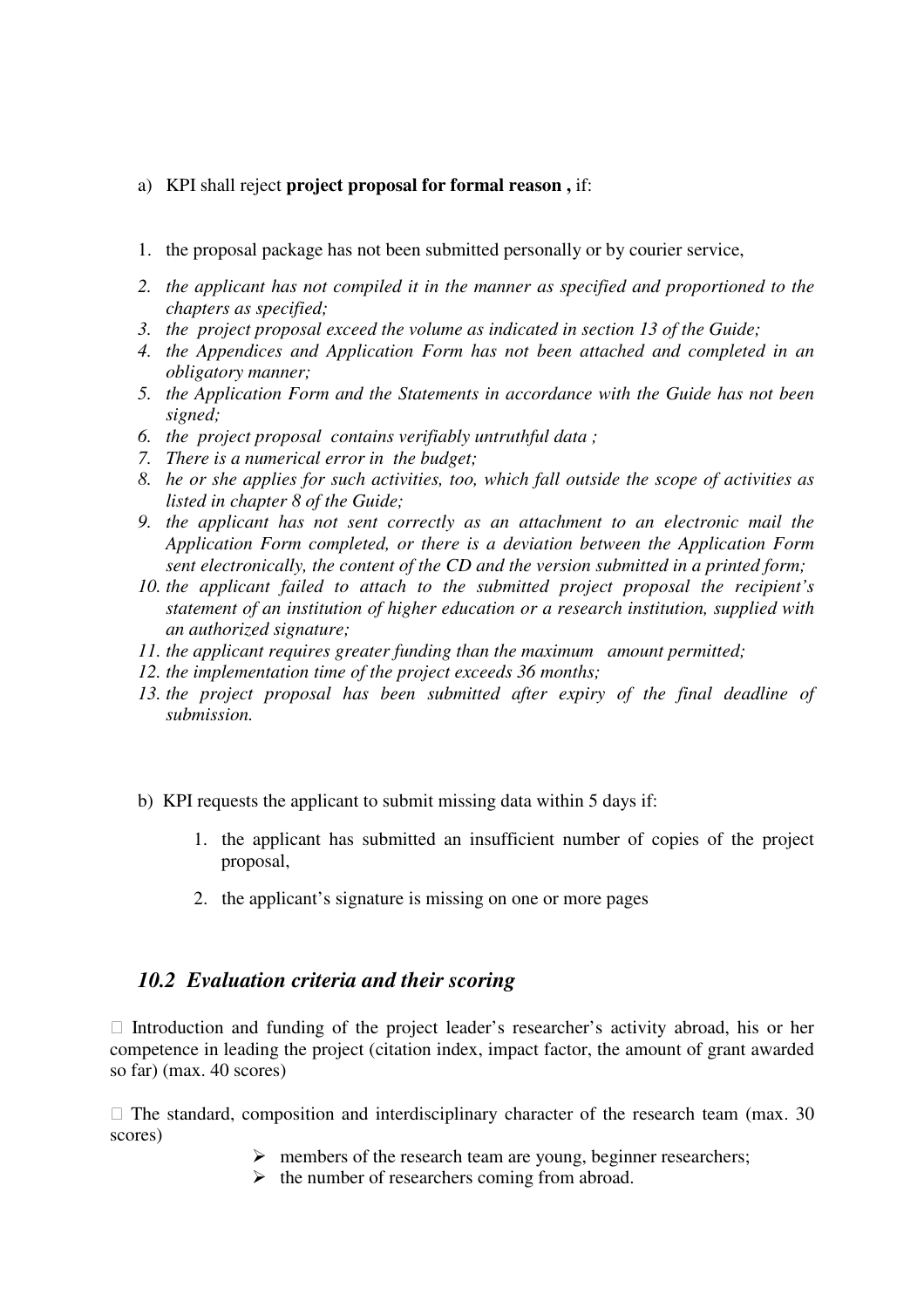$\Box$  The scientific significance and novelty content of the project proposal, the results intended to be achieved (max. 20 scores)

 $\Box$  The professional and financial feasibility of the research tasks (max. 10 scores)

A project proposal can be awarded *100* scores as a maximum. In the case of each evaluation criteria, at least *half* of the maximum score available has to be attained.

# **10.3 Evaluation Process of Eligible Proposals Meeting Formal Requirements**

The project proposal submitted shall be evaluated by independent experts based on the criteria provided in advance. The Evaluation Panel shall evaluate and rank the proposals, then it shall recommend a decision proposal. The president of NKTH makes the final decision on which projects to fund, based on the priority list of Evaluation Panel.

# **11. The indicators used for the quantification of objectives**

 During the project implementation, in a manner and with a frequency as laid down the funding contract, the Agency for Research Fund Management and Research Exploitation shall request the following data in connection with the project's implementation:

 $\Box$  Scientific achievements of the publication published (citation index, impact factor, Hirsch index jointly)

 $\Box$  The number of new workplaces created by the project

 $\Box$  The number of young PhD students and post doctors included in the project

 $\Box$  The number of researchers relocated to Hungary for the implementation of the project

The number of PhD theses

 $\Box$  Demonstration of the project's achievements in public forums (form and number)

 $\Box$  For obtaining sustainability, successful participation in international call for proposals (sum awarded)

In the case of all indicators concerning the project, an initial value and the target numbers for work periods and/or the given year, shall be determined.

These data shall be processed summarized from the computerized database, they serve analysis purposes, facilitate monitoring and ex-post-evaluation of the program, and strategic planning.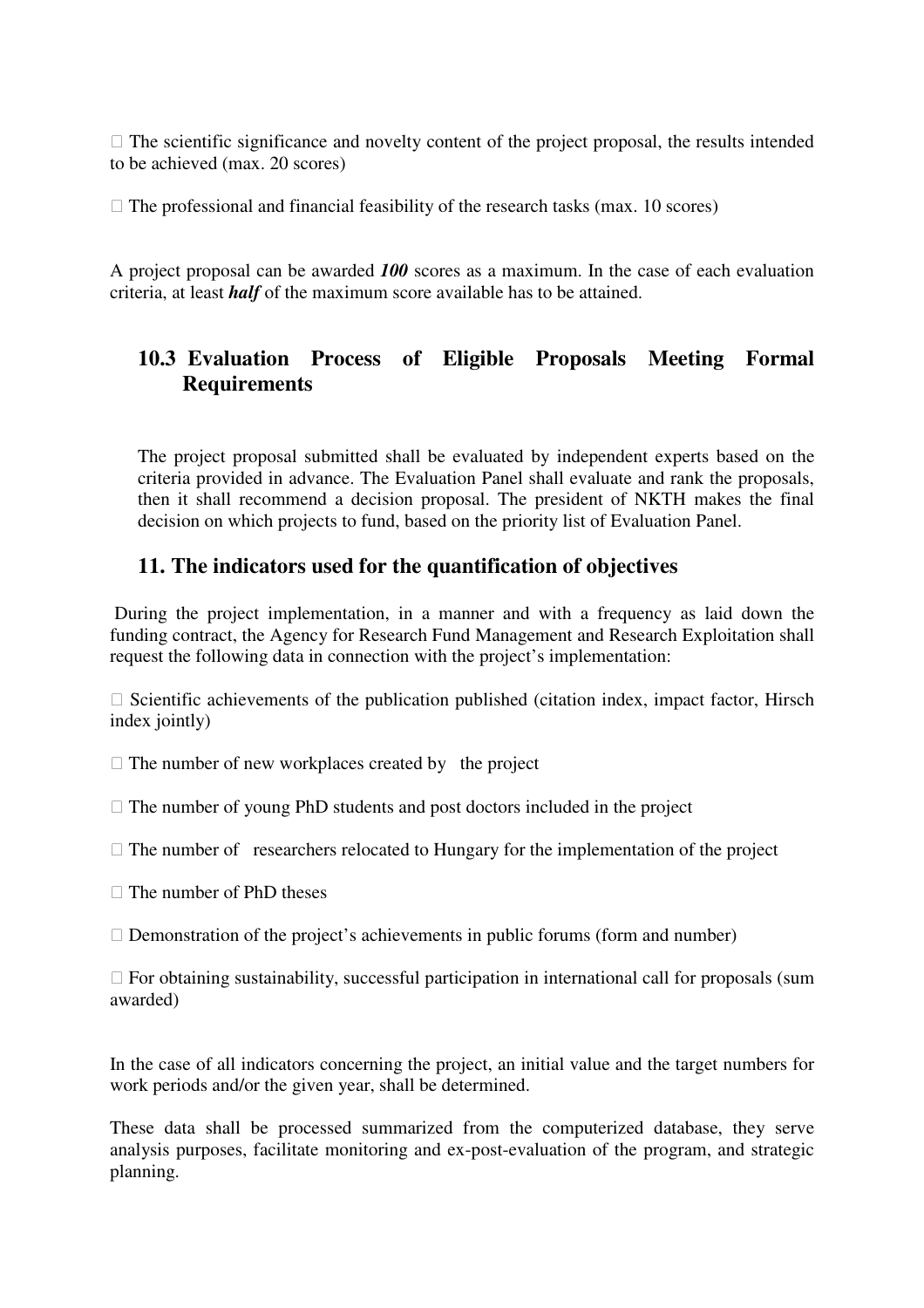### **12. Place, process and deadline for submitting proposals**

A project proposal package, containing the proposal in **Hungarian** and **English** in **1 original and 1 duplicate copies**, 1 certified copy of the Management data (as applicable), a CD attachment in 1 copy, in closed packaging, **personally or by courier service** should be submitted to the following address:

#### **Agency for Research Fund Management and Research Exploitation H-1117 Budapest, Neumann János u. 1/C ground floor, reception**

The project acronym shall be written on the package submitted/sent, indicated on the front page of the call for proposal, and a 8-character ID of the project proposal from field [11a] of the Application Form:

*KFKT\_06-< project proposal identifier>* 

#### **Deadline for the submission of a project proposal:**

 Project proposals may be submitted continuously from the announcement of the call for proposal, until the exhaustion of the funding budget, but latest until 4:30 pm, 2nd October. On the exhaustion of the funding allocation, the KPI shall suspend the invitation. Rejected project proposals may be resubmitted and they shall be evaluated according to the original rules of evaluation procedure. In case of resubmission, project proposals should have new acronyms The first decision phase is expected for project proposals submitted until 29<sup>th</sup> May, 2006.

On how to compile a project proposal package, see a separate chapter of this Guide

**The electronically workable data content of a** completed **Application Form** shall be sent as the appendix of an **electronic** mail to <alap2006@kutatas.hu> according to the Guide to the Application Form.

For more information about the call for proposals and the elaboration of the project proposal, contact the help desk of the **Agency for Research Fund Management and Research Exploitation** (hereinafter KPI):

- The help desk is available at the  $(+36-1)-484-2800$ ,  $(+36-1)-484-2922$  numbers. Staff members are available from 9:00 to 12:00 and from 13:00 to 16:00 from Monday to Thursday, and from 9:00 to 13:00 on Friday.
- Questions can also be sent by e-mail to: info@kutatas.hu. The acronym of the proposal should be indicated in the subject field.
- Applicants may also come and talk to our staff members in person at our headquarters in Budapest,  $11<sup>th</sup>$  district,  $1/c$ . Neumann János u., by making an appointment via the help desk.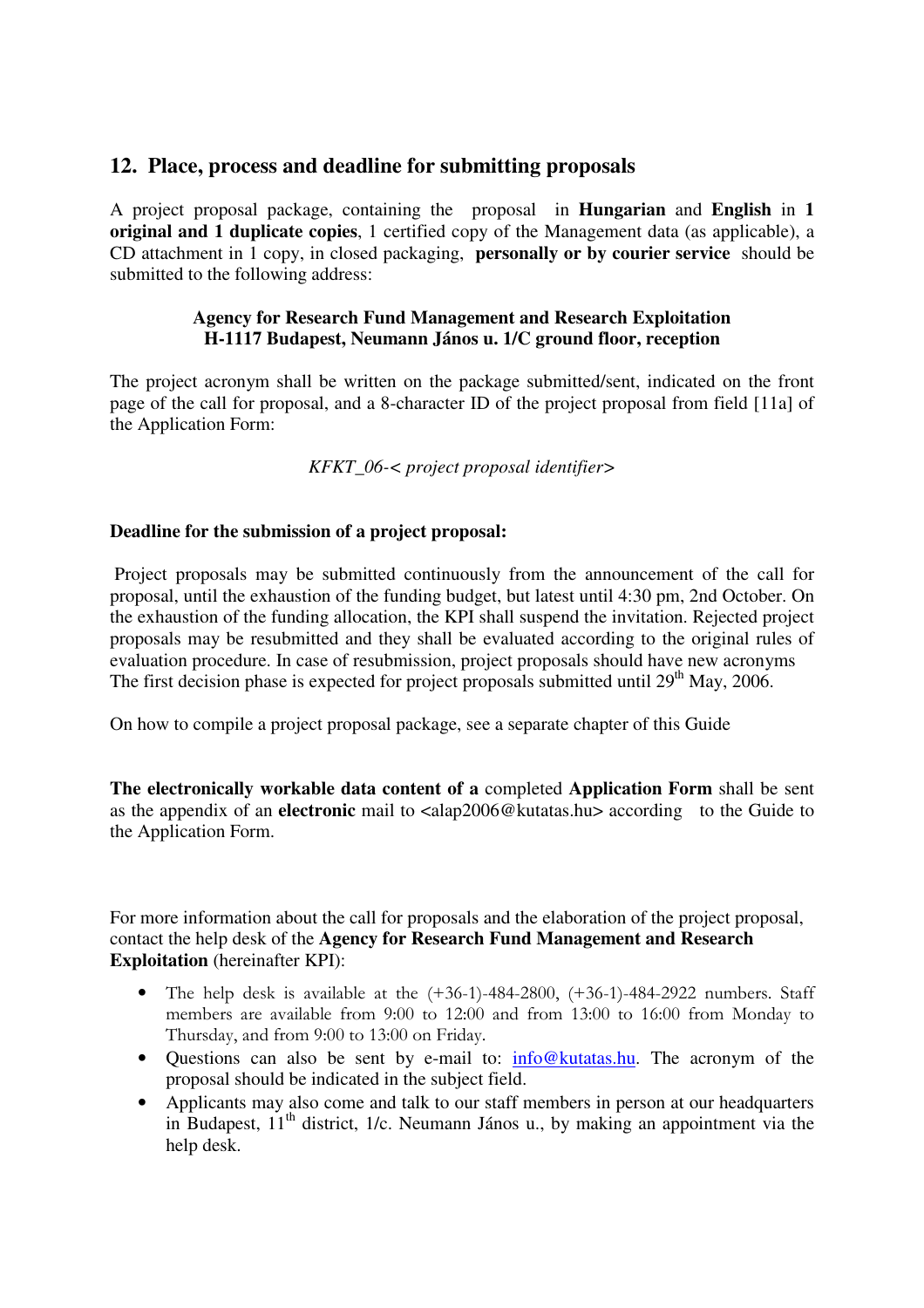Before turning to the help desk, applicants are kindly asked to read the call for proposals and the guide for proposers as well as the list of Frequently Asked Questions carefully (available at www.kpi.gov.hu), as their questions might be answered immediately without the 5-workday delay.

The other documents and useful information required for the submission of a project proposal are accessible at the websites of NKTH and KPI:

| National Research and Technology Office                         | http://www.nkth.gov.hu |
|-----------------------------------------------------------------|------------------------|
| Agency for Research Fund Management and   http://www.kpi.gov.hu |                        |
| <b>Research Exploitation</b>                                    |                        |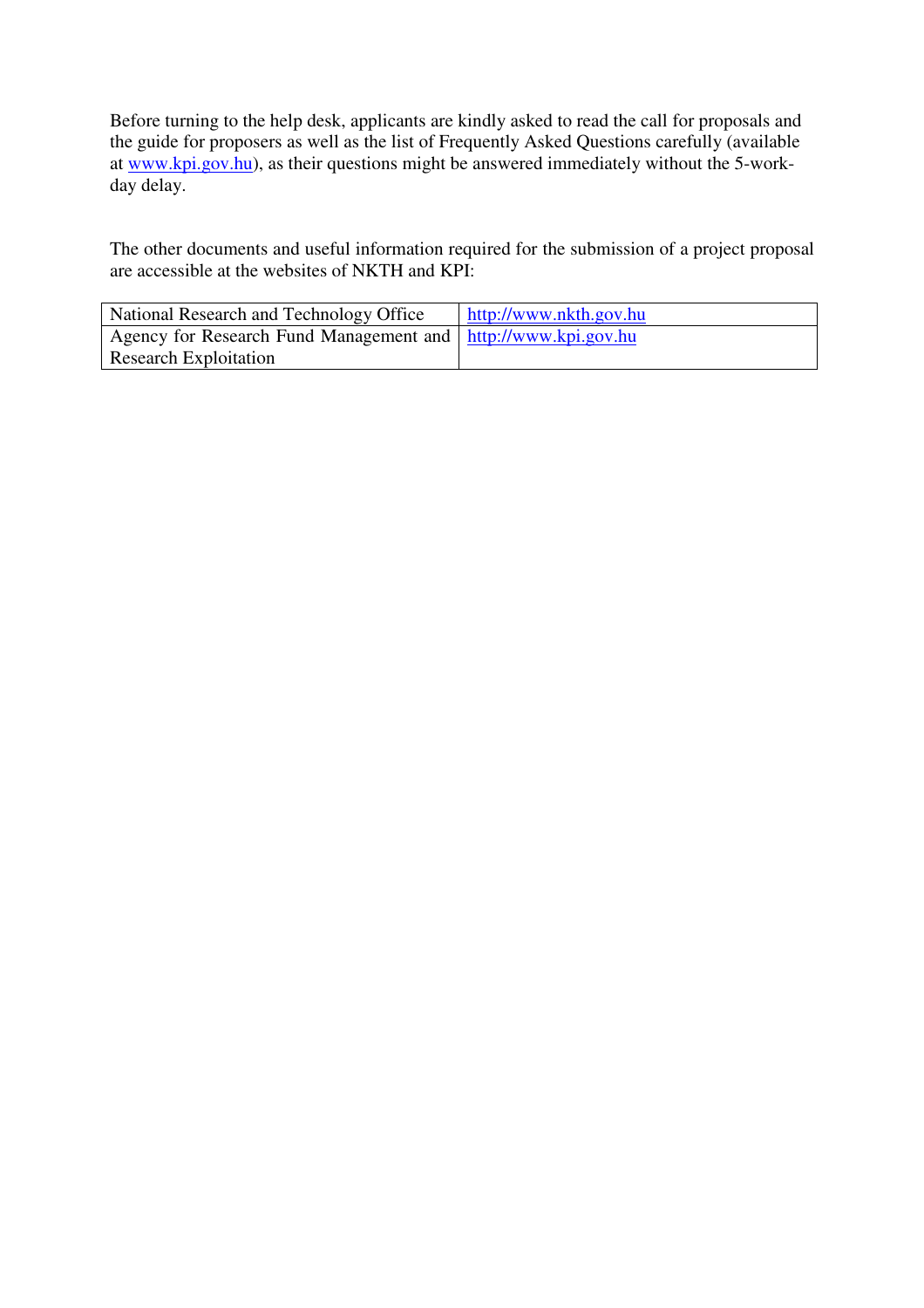# **13. Guide for the compilation of an application package**

**Compilation of the original copy of the proposal:** 

Figure

### **1. 2. 3. 4. 5.**

### **1. The proposal's original copy (1 in Hungarian and 1 in English).**

A maximum of 35 pages total + Application forms (per copy)

- 2. **Title page** (1 page)
- 3. **Application Form** (5 or 6 pages)
- 4. **Schedule of the project proposal** (maximum 30 pages)
- 5. **Appendices** (in accordance with 13.5)

### **Compilation of the application package to be submitted:**

Figure

**6. 1. 7. 8. 9.** 

- **6. The Application package**
- **7. 1 Duplicate copy of the project proposal** (1 Hungarian and 1 English copy)
- **8. 1 certified copy of the Management data (as applicable)**
- **9. CD attachment** (1)

# *13.1 Original copy of the project proposal*

It is recommended that the project proposal be finished and its original copy be compiled in the following **sequence of steps**:

- 1. Present the project's aim, justification and advantages in chapter 1 of the project proposal.
- 2. In chapter 2 of the project proposal, present the participants of the project's implementation (a detailed introduction of the applicant and the prominent members of the research team, and a short introduction of the host institution).
- 3. Specify the project's partial tasks, and complete the table "List of partial tasks" in chapter 3.1 of the schedule of the project proposal.
- 4. Specify the temporal scheduling and implementation process of the partial tasks, and prepare a Gantt chart based on the sample in section 3.2 of the project proposal's schedule.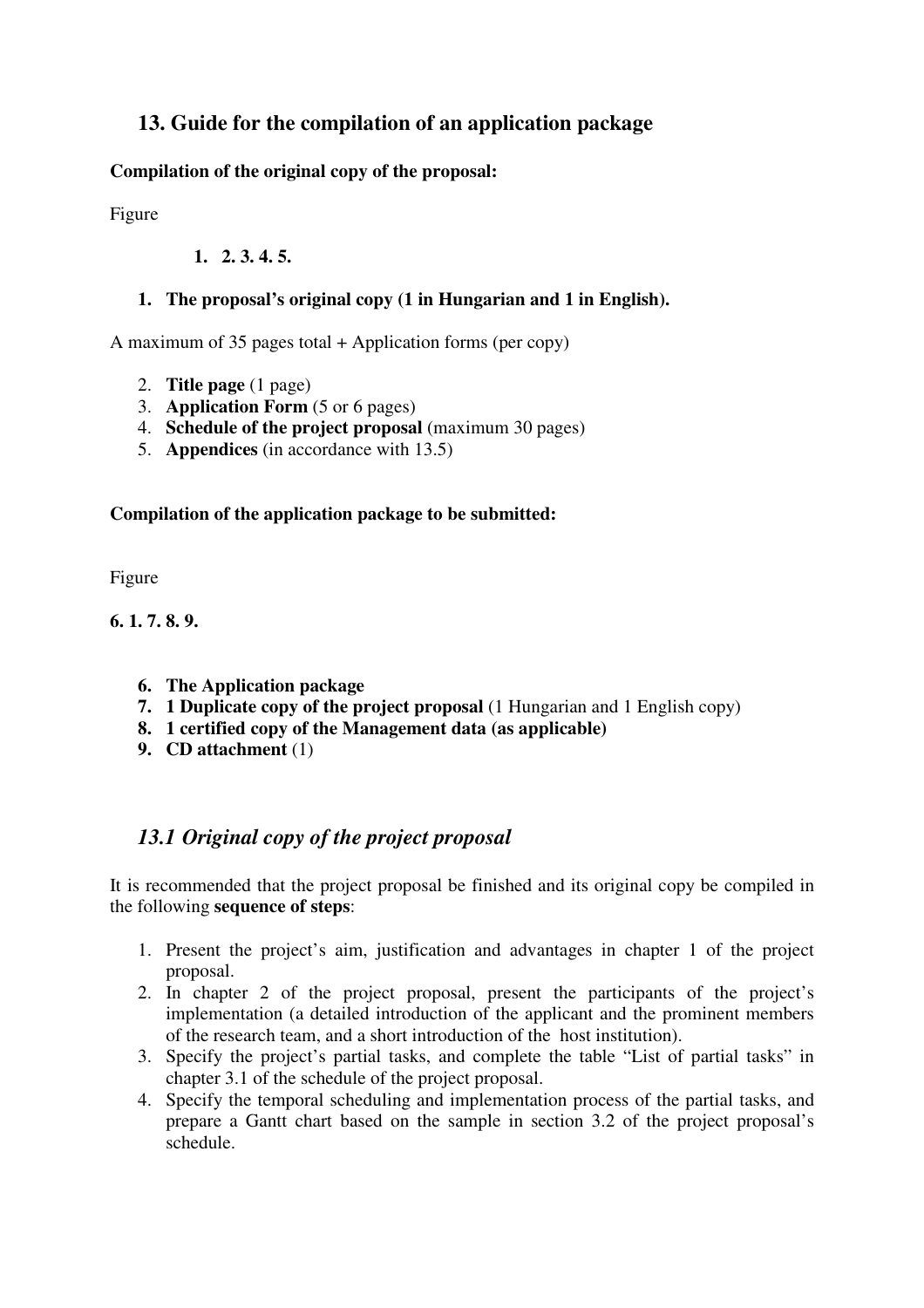- 5. Specify the project's 3 one-year work sections (reporting periods), and complete 1 chart per work section, i.e. 3 charts based on the sample in section 3.2 of the project proposal's schedule.
- 6. Complete the Expert's Form of the project's prominent personalities, and send it for electronic processing in the manner as specified, if they are not yet registered in the KPI expert's database.
- 7. Complete the Application Form and its charts. Justify the project's costs in chapter 4 of the schedule of the project proposal.
- 8. For the purposes of a mechanical syntactical check, submit in the manner as specified the data content of the Application Form, correct errors if any, and repeat sending while you receive an error message as a reply.
- 9. Prepare the front page, the statements. (attn natural person, i.e. the applicant, or legal entity, i.e. the host institution)
- 10. Print out and both the applicant natural person and the host institution should sign the following documents with authorized signatures:
	- a. the Application Form in the green field below the summarized budget of the (on the sheet tag by the title "Budget of the project/project proposal, with ID KfPalyazat#2-2\_12)
	- b. The Application Form in the green field below the Applicant's budget,
	- c. The "Statements" (the one for a natural person shall be signed by the applicant and two witnesses, while the statement for a legal entity shall be signed by the receiving institution by an authorized signature)
- 11. Compile the project proposal's original copy in accordance with the sequence seen on the upper figure of the previous page. The 4 main units (Front page, Application Forms, The schedule of the project proposal, Appendices) should be separated with 1 colored separating sheets each
- 12. The applicant (1 person) should initial each page of the original copy compiled thus (1 Hungarian and 1 English original copies)
- 13. Prepare 1 duplicate copy of the project proposal, then bind or stitch the copies.

# *13.2 Title page*

The title page is 1 A4 page, which contains exclusively the following table, completed:

| An acronym of the application and an ID of   KFKT_06- $\langle$ XXXXXXXX $\rangle$ <sup>(1)</sup> |  |
|---------------------------------------------------------------------------------------------------|--|
| the project proposal                                                                              |  |
| Name of the project leader (applicant)                                                            |  |
| Name of the host institution                                                                      |  |
| Title of the project                                                                              |  |

<sup>(1)</sup> 

Please indicate the electronic identifier of the application and the project proposal on the front page in print. In the place of "xxxxxxxx", the identifier of the project proposal should be written from field [11a] of the Application Form.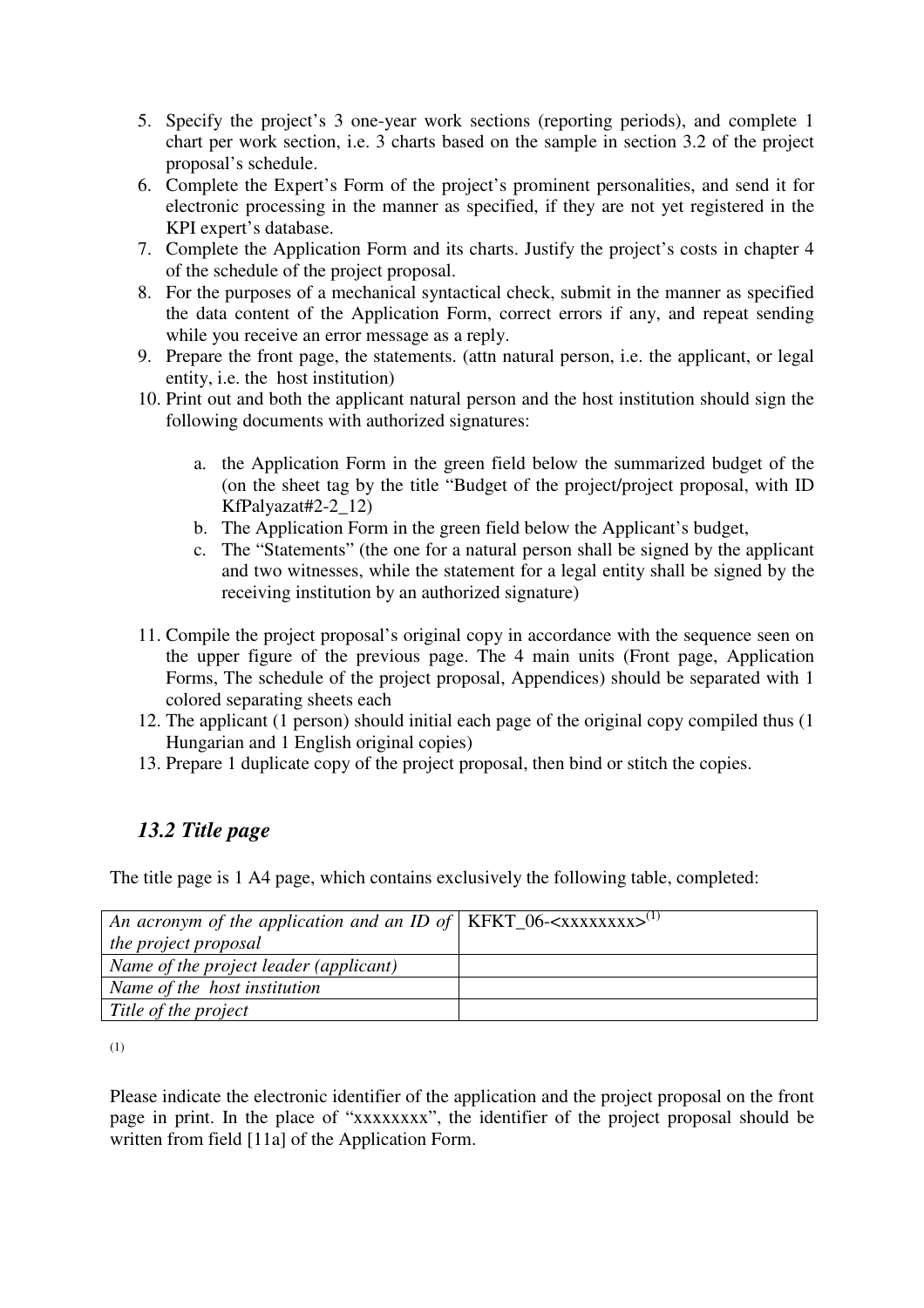*The project leader's name:* the natural person, submitting a project proposal, leading the research team and the project implementation.

*Name of the host institution:* the institution of higher education or research institute, having supported the applicant with its statement of acceptance in order to implement the project.

*The project's title:* the project, for which the applicant intends to use the support.

### *13.3 Application Form*

An Application Form is an Excel file belonging to the current year, by the name 2006InnovAlapPalyUrlap… , for the completion of which see guidance in the 2006Innov AlapKitoltesiUtmutato file attached. The form and its completion guide can be downloaded from www.kpi.gov.hu. (Links can be found directly next to the call for proposals). Please study carefully the completion guide and based on it, complete the Application Form.

The Application Form plays a dual function. On the one hand, it contains the data of the Applicant and the host institution, and on the other hand, it contains the tables of the cost plan of the project proposal. **Therefore it is recommended that you complete the budget of the schedule (specification of partial tasks, work sections)** 

In the case of the **Polányi project proposal**, the first 5 sheet tags of the Excel file have to be completed:

- the sheet tag entitled "11. The project's/project proposal's data/continuation", with ID number KfPalyazat#2-1\_11,
- the sheet tag entitled "12. The project's/project proposal's budget", with ID number KfPalyazat#2-2\_12,
- the sheet tag entitled "21. The applicant's/ data", with ID number KfPalyazat#2-3\_21-1,
- and the sheet tag entitled "22. The applicant's budget", with ID number KfPalyazat#2-4\_22-1. **For the form, from [21a] to [21n], please provide the data of the host institution and from [21p] to [21z], please enter the applicant's data.**
- It is recommended that as a sixth, non-compulsory item, the sheet tag KfPalyazat#2- 1b\_11b is completed regarding the participants presented in chapter 2 of the schedule.

**Note** On the sheet tag entitled "12. The project's/project proposal's budget" with ID number KfPalyazat#2-2\_12, the amounts *cannot be completed directly*, but it is completed *automatically*, based on the data in sheet tag KfPalyazat#2-4\_22-1.

On a form, *only the lemon-yellow fields and the green field of the authorized signature can be completed, the other fields are protected against writing.* Orange fields are completed based on the content of the form's other fields, or a choice from scroll-down lists, automatically. Therefore, it is not possible *to change white areas and to directly complete orange fields.* 

A few directions for the completion of budgets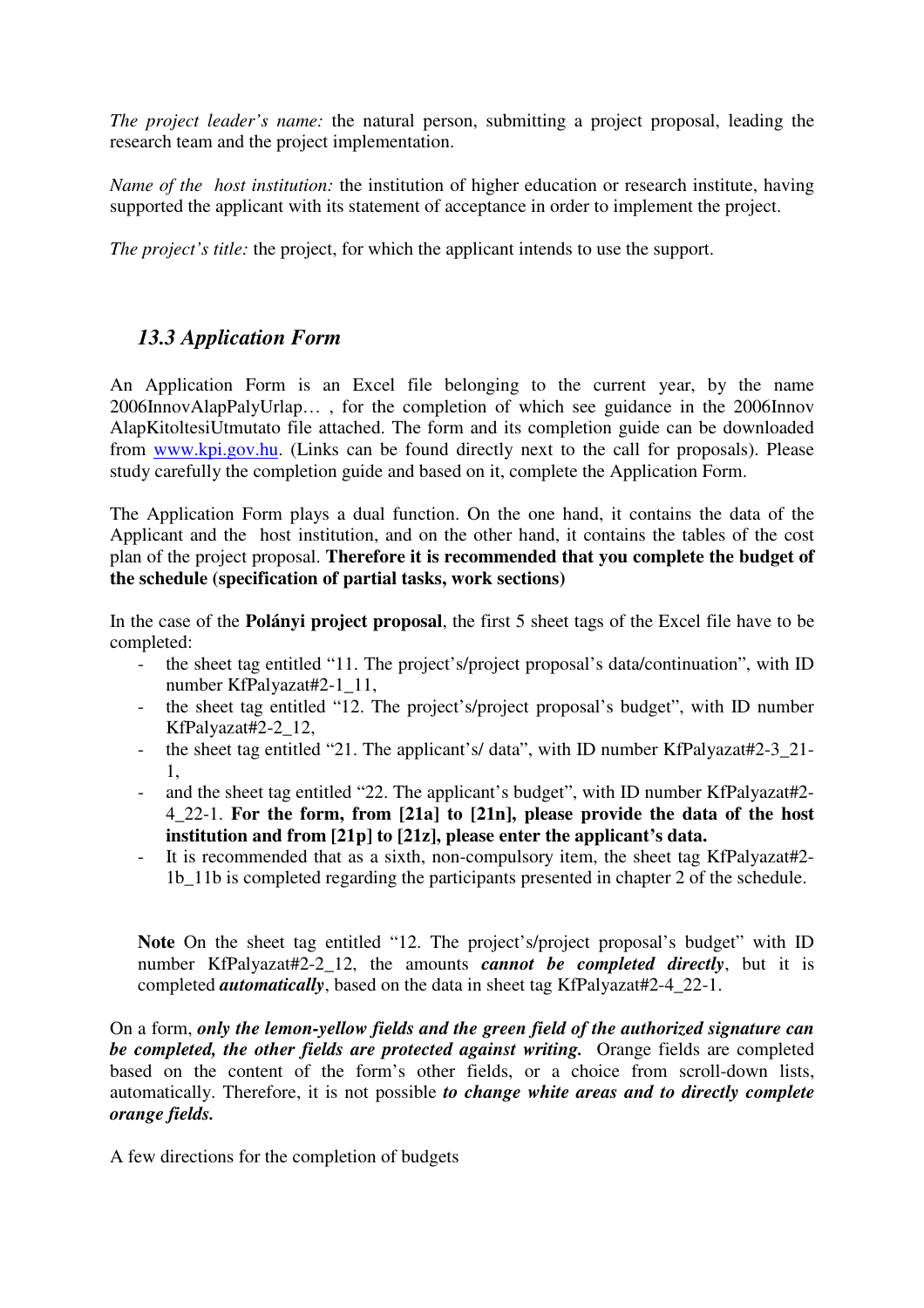**The complete budget shall be indicated in the year of the end of a work phase, when the financial accounting of the work phase takes place.** I.e., the end of a work phase starting in 2006 may be in 2007, therefore it is not necessarily required to indicate costs for the year 2006.

 **Please indicate a possible advance in the column of the work phase, for which (at the beginning of which), you request the advance. A justified advance shall be received at the beginning of a work phase, while the amount not received as an advance from the work phase's cost plan, shall be received after the acceptance of a report on/accounting of a work phase.** 

□ The rate of an advance, in the case of state budget-funded institutions can be 100%, **otherwise, in the case of using an advance, the last 10% of the funding can be paid only after the acceptance of a professional and financial closing report.** Please be careful not to overspend this limit as stipulated by law.

 **In the event that the host institution has not a right to deduct VAT, then the projected costs of the funding requested shall include VAT, too.** 

 **If the host institution does have a right to deduct VAT, then the costs projected against the funding requested shall not include VAT, and the costs shall be planned in a net manner.** 

 $\Box$  The lines of the charts *"Of this, overheads, co-ordination"* do not present new costs, these costs are already contained in the cells above the chart. (For this application, co-ordination costs are not eligible for accounting) It is obligatory to complete them.

### *13.4 Schedule of the project proposal*

This part of the project proposal should be written on a standard A4 paper, in such a way that every new chapter should be started on a new page, and pages should be numbered continuously. In the header of every page, indicate in a well-visible manner the application's coded identifier and the project proposal's ID, consisting of 8 characters. Do not write more than which is required for proper understanding, and use the charts in every place where requested.

**The volume of the schedule of a proposed project is maximum 30 pages,** which comprises the following 4 chapters:

- chapter 1: THE PROJECT'S AIM, JUSTIFICATION AND ADVANTAGES
- chapter 2: INTRODUCTION OF THE PROJECT'S PARTICIPANTS
- chapter 3: DESCRIPTION OF THE WORK'S CONTENT
- chapter 4: JUSTIFICATION OF THE PROJECT'S BUDGET

The division of the 30 pages available among the 4 chapters is left up to the applicants, but when weighting the extent, please be aware of the fact that the most emphatic part of the 30 page schedule is "chapter 3: DESCRIPTION OF THE WORK'S CONTENT".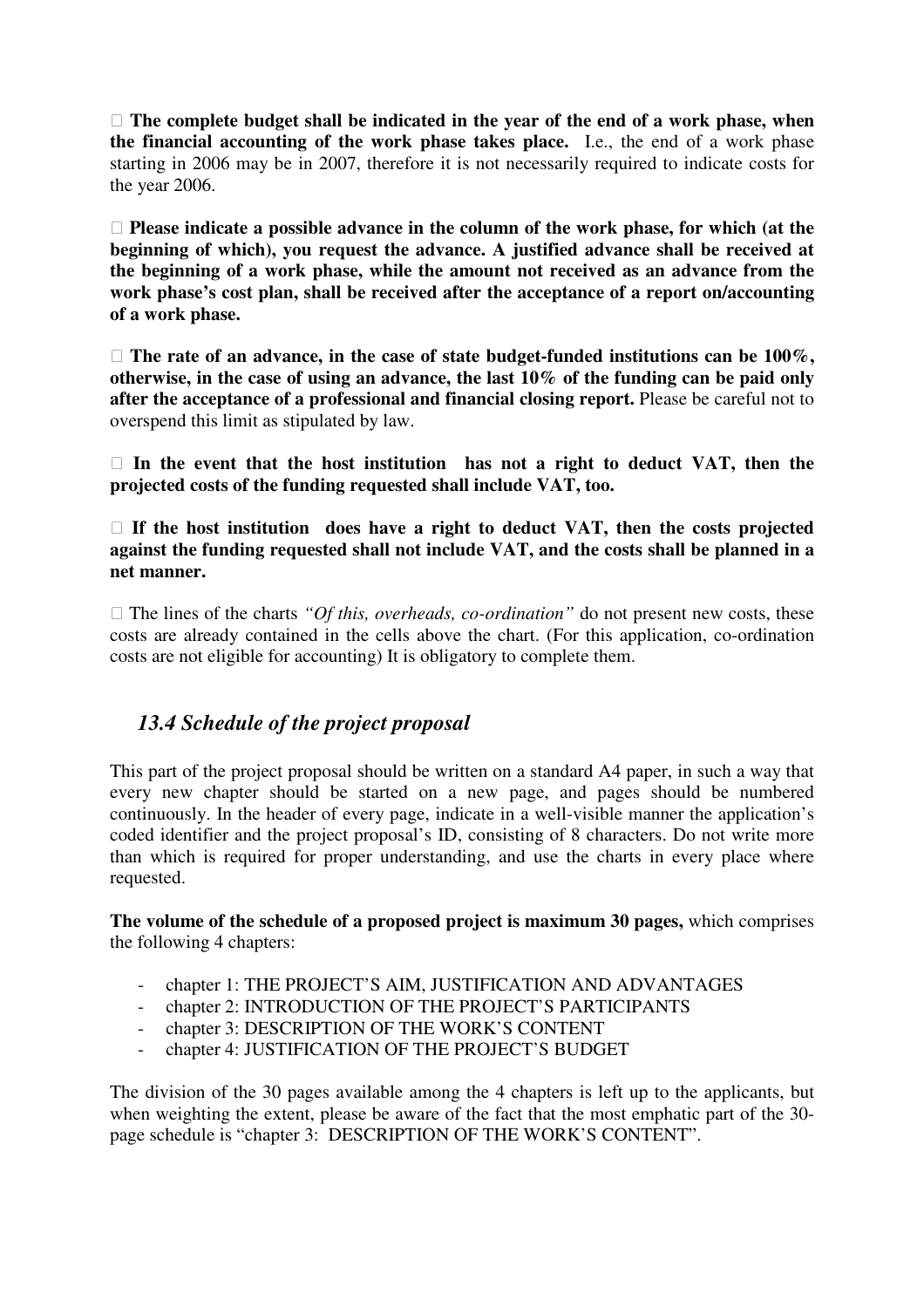### **Chapter 1: THE PROJECT'S AIM, ANTECEDENTS, JUSTIFICATION AND ADVANTAGES**

Draw up briefly the project's aim.

Compare the subject matter of the project proposal and the methods and devices of research to the current domestic and international standard of the discipline.

Present the antecedents of the project planned. Set forth with what kind of foreign funding and at what institution did you carry out a research activity in the project proposal's subject matter. Describe briefly the achievements of your research carried out within the framework of a foreign competition.

Justify the necessity for the continuation of the research.

Present those advantages, which the project's implementation would provide as compared to the current standard of the discipline.

The *maximum size* of chapter 1 is 5 pages. (This may vary, but the schedule's complete size cannot exceed 30 pages).

### **Chapter 2: INTRODUCTION OF THE PROJECT'S PARTICIPANTS**

In this chapter, the applicant shall be introduced, indicating the prominent members of project implementation. The introduction shall cover the qualification and scientific degree of participants, their scientific activity so far, and their more significant publications.

Set forth the applicant's and the research team's members' activity and role within the framework of the foreign competition.

Present the applicant's and the research team members' competence from the aspect of the project implementation. Present what tasks will be implemented by the individual members of the research team, and how much working time will be used. (1 working day including 8 hours working time, and 1 year including an average of 250 working days).

The *maximum size* of chapter 2 is 5 pages. (This may vary, but the schedule's complete size cannot exceed 30 pages).

#### **Chapter 3: DESCRIPTION OF THE WORK'S CONTENT**

#### **3.1 The list of partial tasks**

| <b>Serial</b><br>number | <b>Description</b><br><i>partial</i><br>of | <b>Person</b><br>responsible         | <b>Beginning</b><br>and<br>end | Projected<br>of<br>cost | <b>Funding</b><br>requested | <b>Description</b><br>of result |
|-------------------------|--------------------------------------------|--------------------------------------|--------------------------------|-------------------------|-----------------------------|---------------------------------|
| <b>of</b><br>partial    | task                                       | for<br>the<br>performance            | <b>of</b><br>the<br>partial    | the<br>partial          | for<br>the<br>partial       |                                 |
| task                    |                                            | <sub>of</sub><br>the<br>partial task | task                           | task                    | task                        |                                 |
| 1.1                     |                                            |                                      |                                |                         |                             |                                 |
| 1.2                     |                                            |                                      |                                |                         |                             |                                 |
| $\cdots$                |                                            |                                      |                                |                         |                             |                                 |
| 2.1                     |                                            |                                      |                                |                         |                             |                                 |
| $\cdots$                |                                            |                                      |                                |                         |                             |                                 |

Explanation to the table: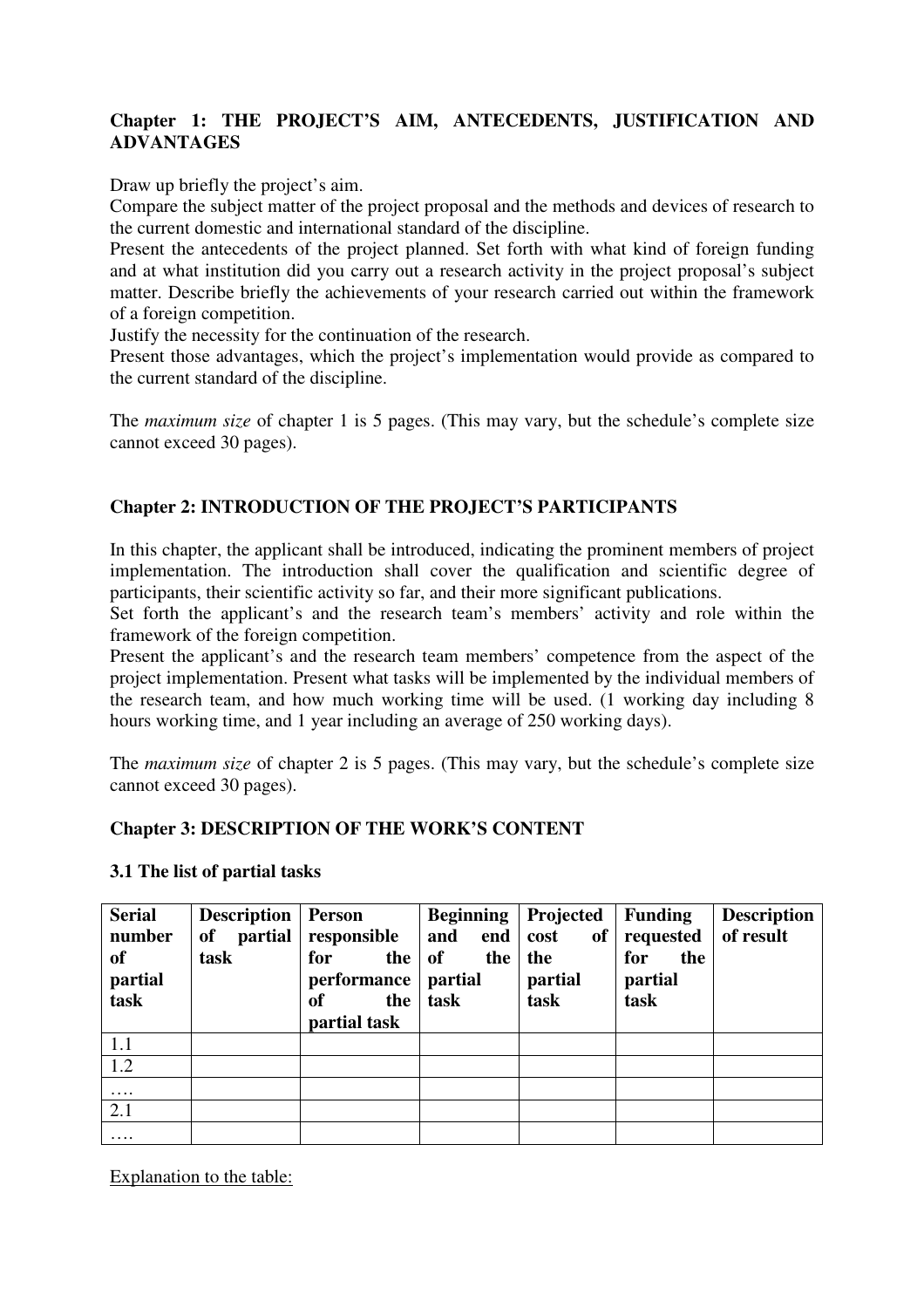*Serial number of partial task:* deviation from the two-level numbering indicted here is allowed.

□ *Description of partial task:* short description, with a maximum of 3 sentences

 *The person in charge of the performance of the partial task:* the project leader of the partial task

 *The beginning and the end of the partial task:* in éééé.hh.nn – éééé.hh.nn format. (See chapter 3.3)

 *Projected cost of the partial task:* briefly outline the total cost requirement of the project, through the costs planned for partial tasks.

 *Funding requested for partial task:* demonstrate, of the projected cost requirement, for which partial task do you request support, and how large is the funding requested.

□ *Description of the result:* short description of the scientific result coming into being in the case of a successful performance of the partial task.

#### **3.2 Temporal scheduling of the project tasks, and demonstration of the implementation process**

Prepare a Gantt-chart to demonstrate the project's implementation process. On the Ganttchart, each partial task is marked by a stripe with a length identical to its duration, and the logical connections between them are usually illustrated by arrows. (instead of the A,B,C letters in the below sample chart, use the partial task's serial number)

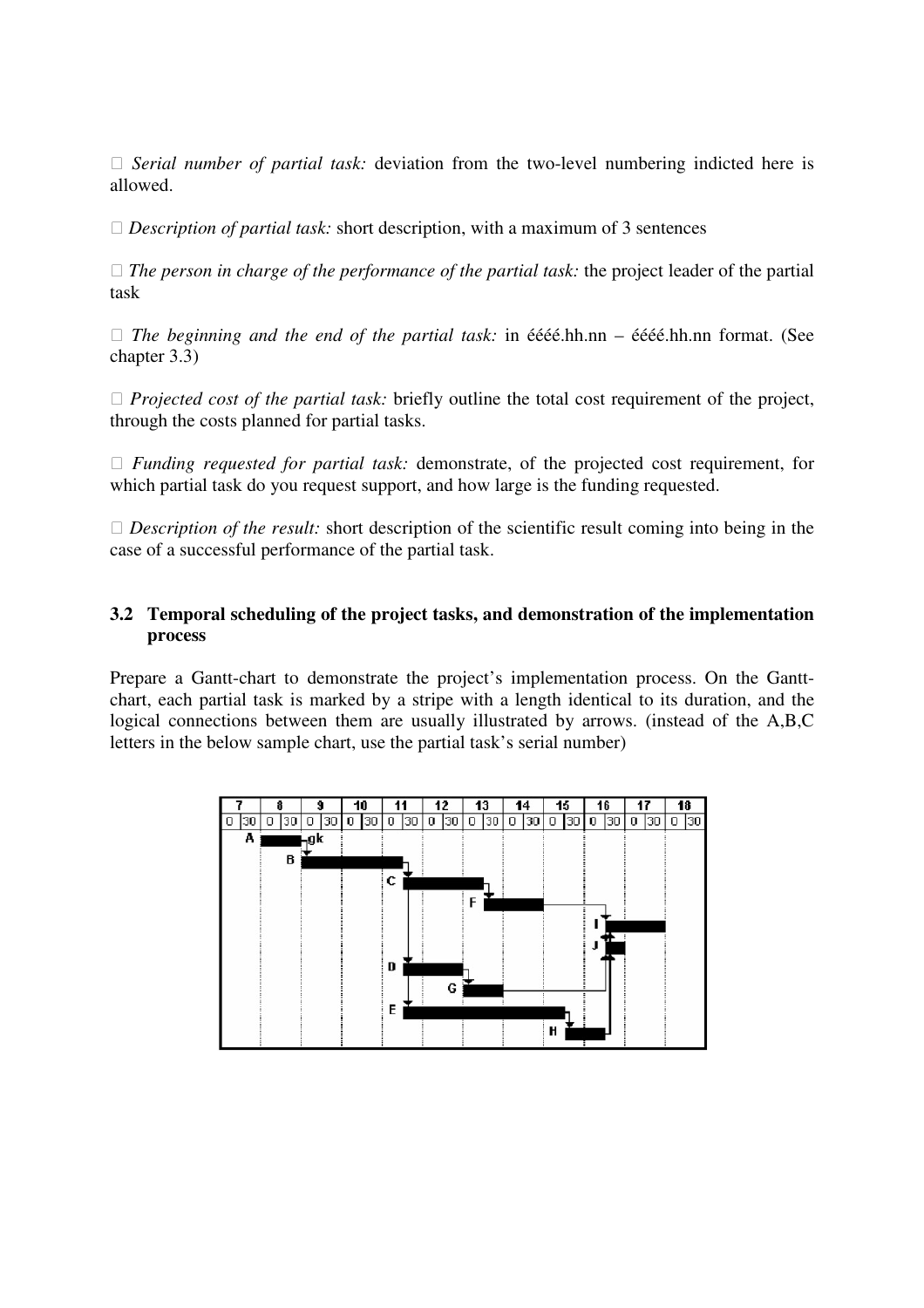#### **3.3 Description of the work phases**

The maximum 3 year duration of the project should be divided into work phases (alternatively called reporting periods). Each reporting period should close by the preparation of a professional report and a financial settlement. Annually prepare 1, and in a specially justified case, 2 reports. For a date after September 30, as far as possible do not plan any reporting deadlines, the payment due as a result of this, because of a possible protraction of evaluation, is uncertain. **For each work phase,** complete one of the below tables (prepare as many tables as many work phases you are planning):

#### **Table of the work phases**

| Serial number of work phase:               |  |
|--------------------------------------------|--|
| Beginning and end of work phase:           |  |
| Serial number and description of partial   |  |
| tasks:                                     |  |
| Description of the tasks to be performed:  |  |
| Description of the results expected:       |  |
| Form of the documentation of tasks and     |  |
| results                                    |  |
| Manner of publishing the results achieved: |  |

#### Explanation to the table:

#### *Serial number of work phase:* 1,2,3, …

 *Beginning and end of work phase:* in éééé.hh.nn – éééé.hh.nn format, in such a way that the duration between the work phase's beginning and end should be one year. The date of the work phase's completion cannot be later than September 30 of the base year.

 *Serial number and description of partial tasks:* the serial numbers and description in the list of partial tasks.

 *Description of the tasks to be performed:* describe accurately the tasks to be performed during the given work phase in a breakdown by partial tasks.

 *Description of the results expected:* in a breakdown by partial tasks, specify exactly, in the case of a successful performance of the partial tasks, the scientific results coming into being during a given work phase.

 *Form of the documentation of tasks and results:* professional and financial, report, protocol, statement, database, etc. Several forms can be listed by partial task depending on the character of partial task

 *Manner of publishing the results achieved:* in the event that the result can be published - Publication, conference lecture, scientific communications, press conference, Internet, etc. Several forms can be listed by partial tasks depending on the character of partial tasks.

**When describing the tasks to be performed, strive to separate as much as possible the tasks of the individual work phases from one another.** The separation of the tasks of the work phases is a condition for the correctness of the budgets by work phases.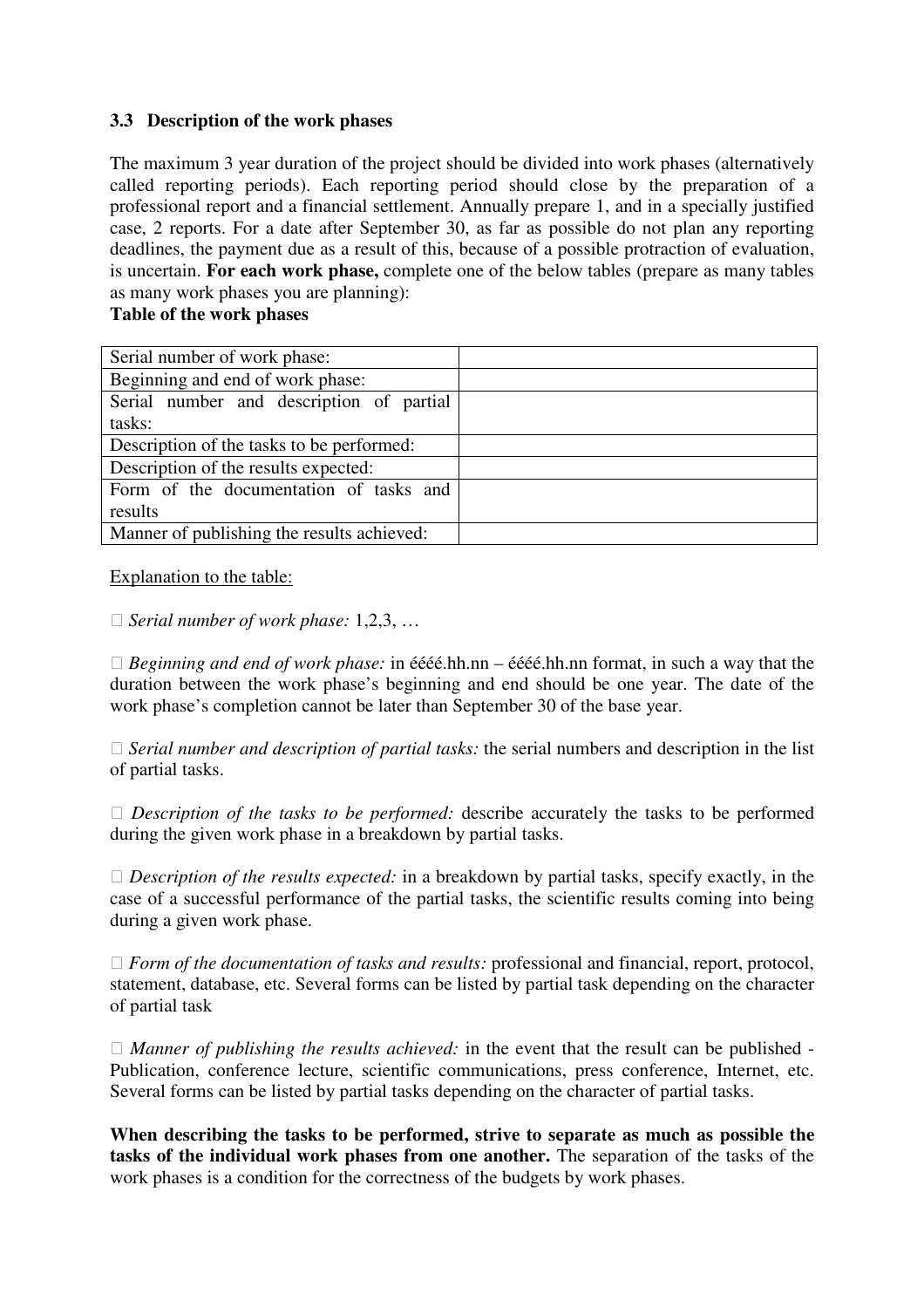#### **3.4 The indicators used for the quantification of the project aims**

In this section, provide the values of the indicators quantifying the project's results, as specified in the application guide. Beyond the above indicators, specify minimum 2, maximum 4 indicators, specific to the given application.

In the case of all indicators concerning the project, an initial value, as well as the values concerning the work phases and/or the given year, has to be specified.

The *maximum size* of chapter 3 is 15 pages. (This may vary, but the schedule's complete size cannot exceed 30 pages).

### **Chapter 4: JUSTIFICATION OF THE PROJECT'S BUDGET**

The completion of the Application Form's tables is not enough in itself, and the data indicated should be justified by a short, but detailed paraphrasing, in accordance with the cost breakdown according to tasks.

In the justification of the cost plan, you should demonstrate in detail, and justify the below cost elements:

 $\Box$  the costs of the formation or renting of a research site;

 $\Box$  if an advance is requested, justify its necessity;

 $\Box$  if you plan a trip abroad, the aim, place, duration and expected cost of the trip, the number of those participating, etc.);

 $\Box$  if general overhead costs are intended to be accounted, demonstrate what kind of overhead costs are expected **in connection with the project.** As overhead costs, **only** costs incurred **in connection with the project, supported by document,** up to 10% of the project's total cost**;** 

 $\Box$  a purchasing plan for research and development tools and intangible assets (description, number of pieces, projected price).

#### **Calculable and accountable costs are contained in the Call for proposals and the Guide for proposers**

The *maximum size of* chapter 4 is 5 pages. (This may vary, but the schedule's complete size cannot exceed 30 pages)

### *13.5 Appendices*

14 The applicant should attach the "Statements" (completed on behalf of a natural person, i.e. the applicant, and a legal entity, i.e. the host institution), which can be downloaded from www.kpi.gov.hu. (The links can be found directly next to the call for proposals). Its completion and signing (in the case of an institution, its authorized signing) is obligatory.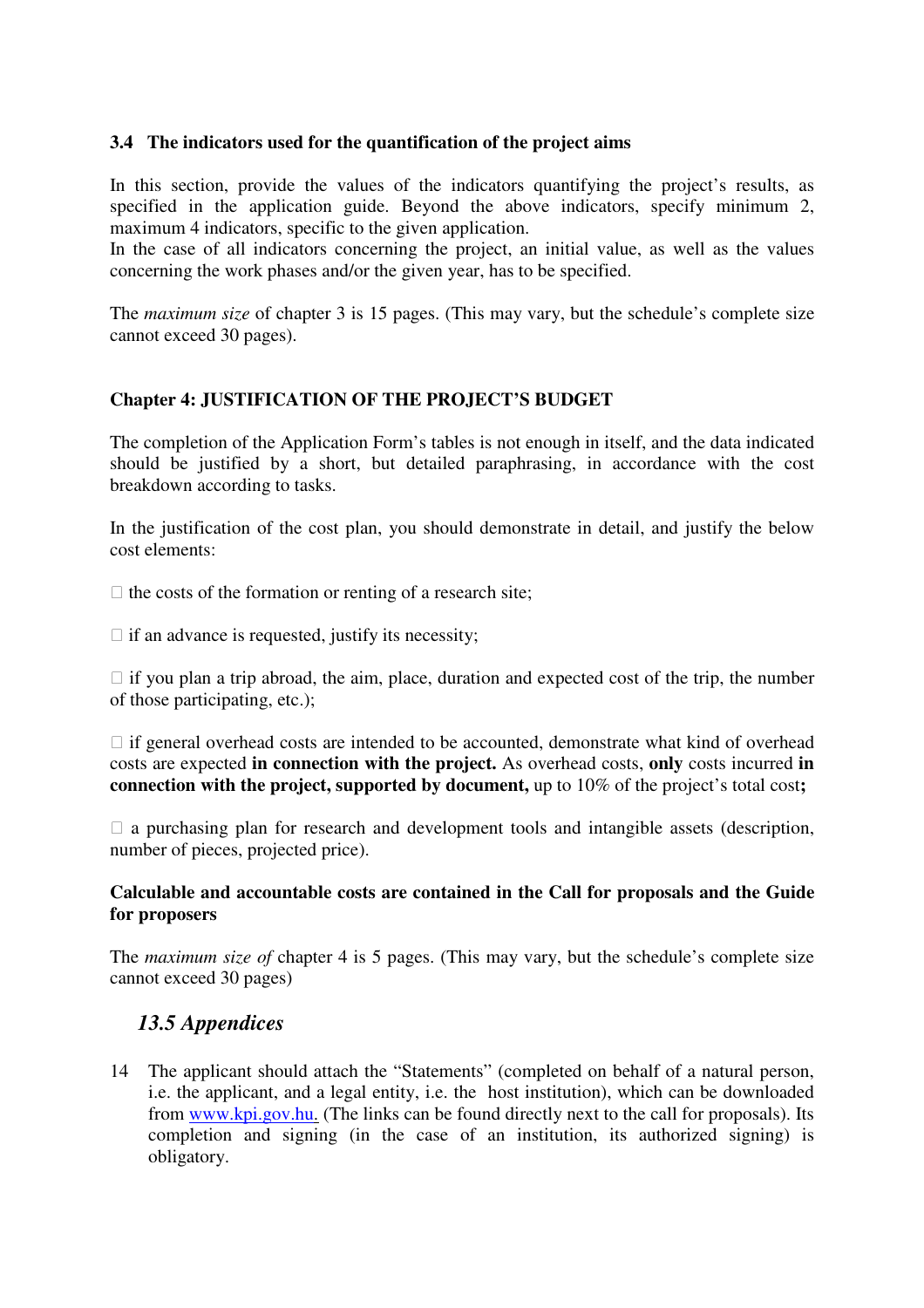Besides that:

- a recipient's statement for the applicant and his or her research team, with an authorized signature of the institution.
- A certificate of a completed participation in a foreign competition

In its statement, the host institution should mention that:

 $\Box$  the research team led by the applicant shall be received by the given institution in the event that the funding is awarded,

 $\Box$  the leader of the given research team (applicant) shall dispose of the funding awarded

 $\Box$  the funding amount shall be used only for the project's implementation

 $\Box$  the applicant and the prominent members of the research team shall be employed full time

### *13.6 The application package to be submitted*

The content of the application package to be submitted:

- an original copy of the project proposal (1 Hungarian and 1 English, 2 volumes)
- 1-1 duplicate copies of the project proposal (2 volumes)
- Original (certified) copy of the management data (1 volume, as applicable)
- 1 CD attachment

**Consequently, the application package to be submitted contains 4, and in the case of the Submission of Management data, 5 volumes, stitched individually, as well as 1 CD. Please keep the above in sight, as an application package not compiled according to the foregoing (defective, not or not only containing the chapters as described here, not containing plus volumes) shall be rejected by KPI due to formal reasons, without the possibility of filling gaps.** 

### *13.7 Two duplicate copies of the project proposal*

The 2 copies of the project proposal shall be prepared after signing by the project leader the project proposal's original copy compiled properly. Besides this, copies need not be initialed or signed. In duplicate copies, use colored separating pages, similarly to the original copy.

### *13.8 One original copy of financial data*

If the host institution is state budget funded organization, there is not need for the attachment of management documents, thus this volume is cancelled from the application package to be submitted. Otherwise, he or she should attach it to demonstrate the management of the previous two years. The certification of data shall be certified by a financial manager entitled to this, with his authorized signature: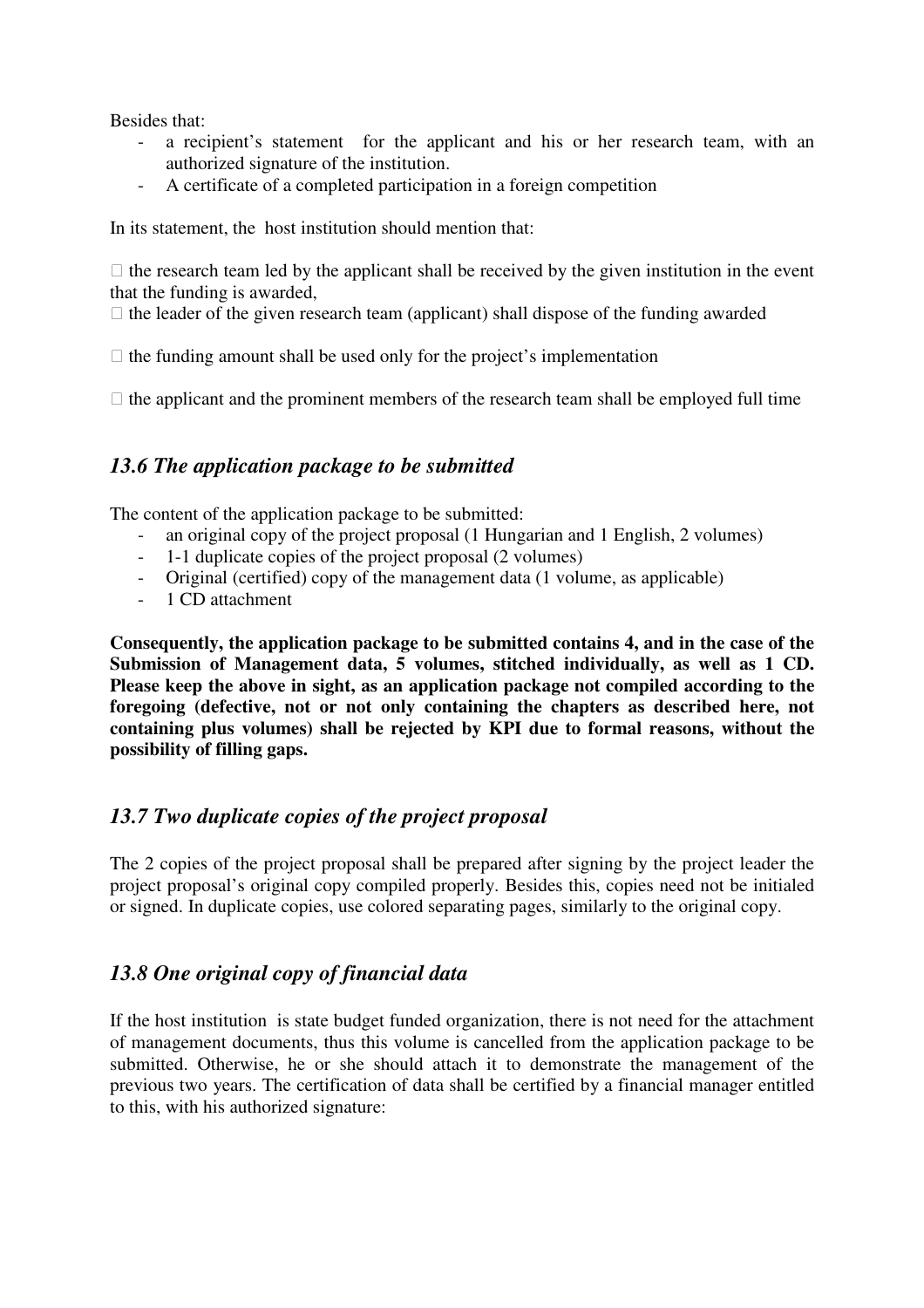$\Box$  in the case of an enterprise, the copy of the annual balance-sheet reports submitted to the registry court, from the previous two years, while in the case of a non-profit organization with legal entity, the copy of the audited annual reports from the previous two years;

 $\Box$  the institute receiving an applicant falling under the effect of EVA (Simplified Entrepreneur's Tax) should attach that financial record or annual statement to the financial attachment of their project proposal, which is specified by law as obligatory to them.

If the operation time of the enterprise/organization is shorter than 1 year, the data should be projected to an annual level. For this, demonstrate the enterprise's stock of receivables and liabilities, tangible assets, based on the data existing on the last day of the month preceding the submission deadline; predict its expected return from sales and result, until December 31 of the base year. The authenticity of documents shall be certified by a manager entitled to this with his or her authorized signature. In accordance with § 4 of act XXXIV of the year 2004 on small- and medium-sized enterprises, and the funding of their development, a nonindependent enterprise shall present a consolidated balance-sheet report.

### *13.9 CD attachment*

#### **Content elements of the CD:**

The CD should include 1 Hungarian and 1 English zipped files (.ZIP), and each ZIP file should not be larger than 2 MB. (Zipping can be performed by a WinZIP program also accessible via the link installed on the KPI's homepage, or other zipping program versions or programs producing equivalent format, e.g. Windows Commander, Total Commander, etc.)

The ZIP file should have the following 2 files packed in it:

**1. The document containing the project proposal's schedule, edited into 1 file (in Adobe Portable Document format: ".PDF").** 

*PDF generating can be performed by the FreePDF program also accessible by a link installed on the KPI homepage, or other PDF generating programs producing equivalent formats (for the use of FreePdf, a GhostScript application shall be downloaded from the homepage accessible as shown above, and installed, then the FreePDF printer driver, belonging to the given Windows version shall be downloaded and installed. After this, in the Print command of WORD, etc. by highlighting FreePDF as a printer, a file in PDF format can be produced into the selected folder under the given name).* 

#### *2.* **The data saved from the completed electronic form, as it was saved by the form's function button in a way re-loadable (.XML type) into the form, in its last state.**

#### **Formation of a file name on the CD:**

Name of the zip file:

yyyyyy-xxxxxxxx-zz.ZIP

Where KFKT\_06 is a short code of the application, as it can be selected in the upper right corner of the first page of the Application Form:

In the place of  $\frac{1}{2}$ xxxxxxxx<sup>2</sup>, the project proposal's identified of eight characters will be entered (application form [11a] field).

In the place of the letters "zz", a language code "en" or "hu" will be entered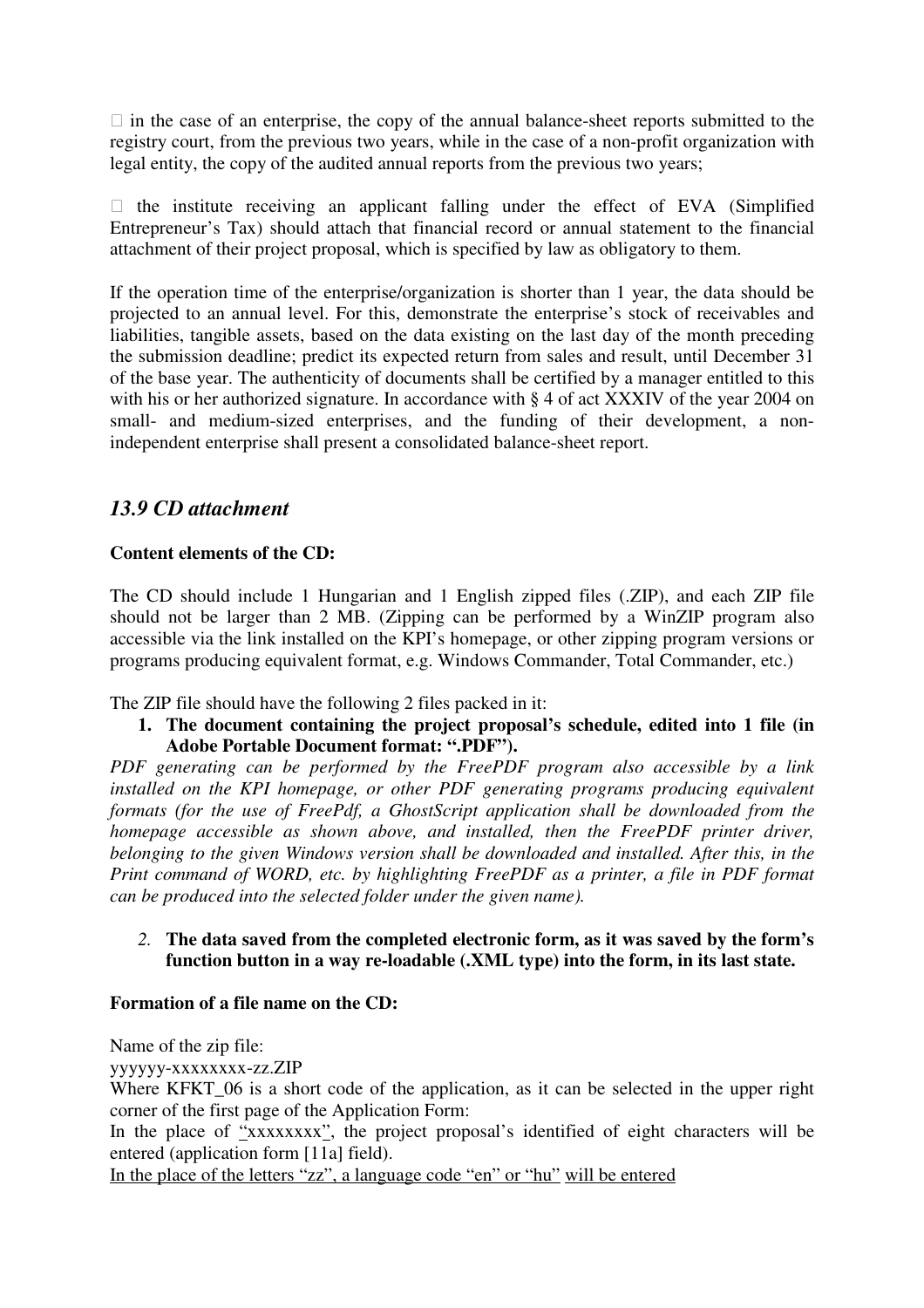#### **Between the individual elements of the filename, a dash (minus sign: "-") appears, and "ZIP"denotes the file's type (name's extension) (e.g. the denotation can be as follows: KFKT\_06-SIMO2162-hu.***zip).*

**Formation of the names of the files to be zipped:** 

- **1. The filename part of the first file to be zipped should be identical with that of the zipped file, but according to reason, it should be completed with an Adobe Portable Document format/extension ("PDF").**
- **2. The second should be a file with "XML" format, saved after the completion of the application form, containing data re-loadable into the file "Save complete form" or into the form, saved by the function button "Generation of the ZIP file to be submitted".** The file should be packed into the "ZIP" file to be written on the CD under the same name as automatically generated by the form as described in the "Completion and submission guide". The file's content should be identical with that of the file submitted in print, and sent as the attachment of an electronic mail for the competition database (e.g. **KFKT\_06-**SIMO2162-0-0601221130.xml). Other files generated during the work with the application form needs not be attached. *Into the ZIP file to be written on the CD, do not pack the ZIP file to be sent as an attachment to the electronic mail, but the unpack XML file (do not use a ZIP file within another ZIP file).*

**Thus the zipped version of the above project proposal (KFKT\_06-SIMO2162-en.***zip***) may contain the following files: KFKT\_06-SIMO2162-en.pdf, KFKT\_06-SIMO2162-0-0601221130.xml** 

**The CD as a disc and its box shall be supplied with the same inscription as the application package.** 

### **14. Contract signing and performance**

**In the event that a project proposal is accepted, the KPI shall sign a funding contract with the host institution for the funding of the basic research.** KPI shall make an offer for contract signing valid *for 30 days* as of the receipt of the notice to the host institution. If a funding contract fails to be made due to the beneficiary's fault, then the decision on funding loses its effect in accordance with section (2) § 17 of the Government Decree 133/2004 (IV.29).

In the case of contract signing, the project proposal's accepted schedule and cost plan shall constitute the contract's appendix. In the event that a project proposal is accepted, he or she should account for the expenses of the project in accordance with the cost plan. Without contract amendment, per work phase, regrouping can be permitted up to 25% of the funding between cost types.

The beneficiary shall keep a *separated account* of his or her costs related to the project in accordance with the effective financial and accountancy rules. This means that all documents, letters, e-mails, faxes, etc., settlement documents (the documents of the project proposal, the contract and implementation, the public procurement procedure and the asset record and